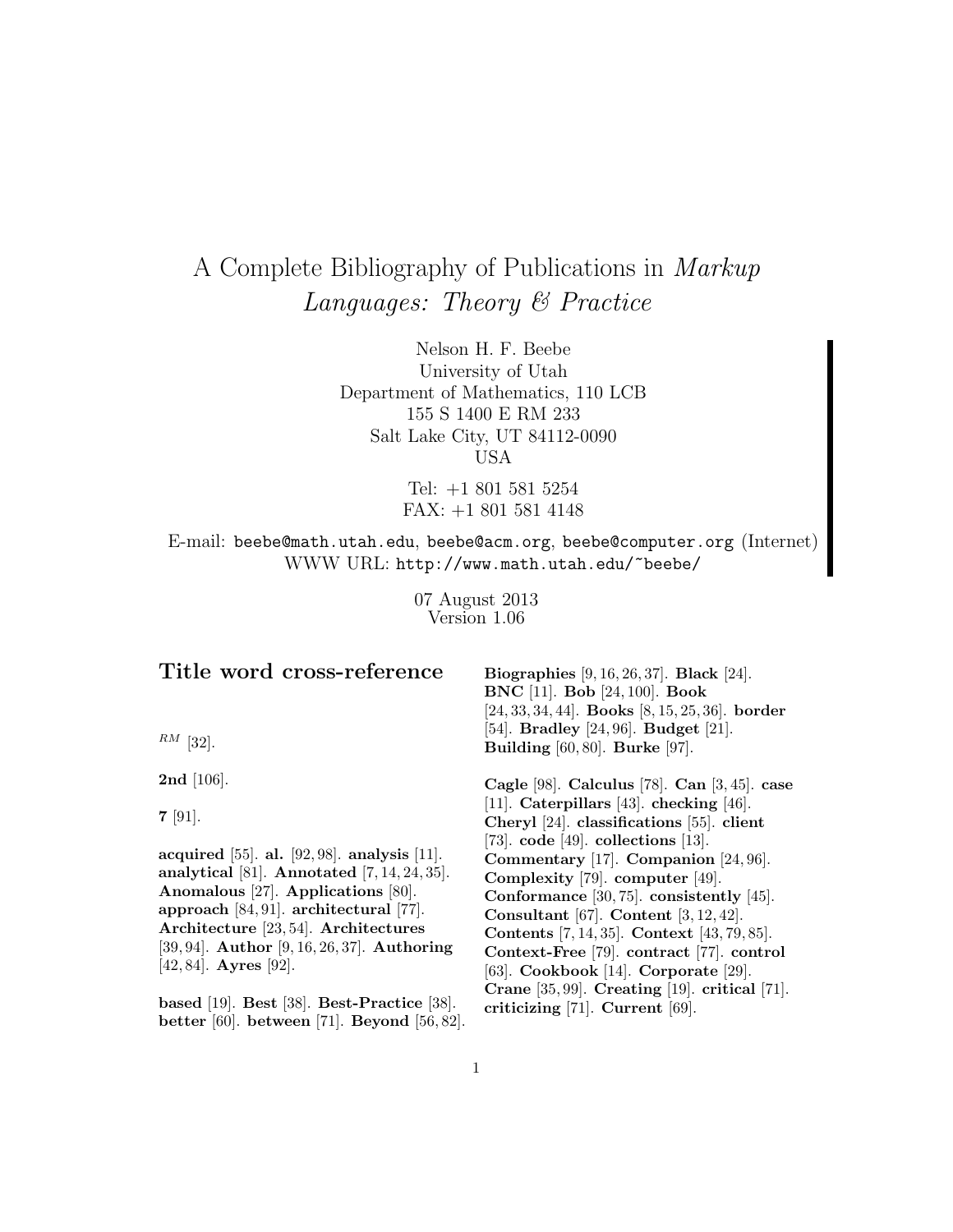**Danny** [92]. **Data** [27, 39, 48, 92, 104]. **Dates** [28, 46]. **death** [73]. **define** [57]. **Definitive** [59]. **Demonstrational** [47]. **descriptive** [65, 82]. **descriptive/ procedural** [65]. **Developing** [7, 38]. **digital** [51]. **Discovering** [31]. **distinction** [65, 82]. **do** [32]. **DocBook** [59]. **Document** [2, 39, 53, 57, 91]. **Documents** [5–7, 51]. **Does** [5]. **DOM** [83]. **Doug** [109]. **Down** [40]. **draft** [30]. **draft-19990728-1650** [30]. **DTD** [70]. **DTDs** [7, 66, 71]. **DuCharme** [24, 100]. **Dummies***}* [14].

**Eddy** [24]. **Edge** [108]. **Edition** [3, 62, 106, 108]. **editions** [71]. **editors** [73]. **electronic** [10]. **engine** [81, 83]. **engineering** [81]. **English** [24]. **Entity** [23]. **Eric** [97]. **Essentials** [101]. **European** [21]. **Example** [33]. **Exceptions** [79]. **Expectation** [10]. **Experiences** [45]. **Expression** [28]. **Expressions** [22, 46, 84].

**faces** [68]. **family** [66]. **Ferrets** [81]. **Fitzgerald** [101]. **flawed** [65]. **flow** [88]. **Flynn** [34]. **formal** [50]. **Formalism** [78]. **forms** [77]. **Free** [79]. **FRESS** [2]. **functionalities** [64]. **Fung** [102].

**Gardner** [103]. **general** [71]. **Generation** [4, 47, 72–74]. **generator** [87]. **glasses** [90]. **Gnome** [83]. **Go** [5]. **Golem** [60]. **Graham** [44]. **Grammars** [79]. **Guide** [44, 59, 103, 104]. **Guidelines** [38].

**Handling** [34]. **Haystacks** [31]. **Helps** [19]. **Hierarchies** [41]. **Historical** [76]. **Hjelm** [104]. **Holzner** [105]. **HTML** [102]. **Hypertext** [2, 64].

**Ian** [44]. **IBM** [19]. **Imbalance** [69]. **Inadequacy** [79]. **Information***}* [14]. **integrated** [51]. **Interactive** [3]. **interface** [47]. **interpretation** [52]. **interrelated** [13]. **Interview** [17]. **Introducing** [31].

**Java** [58, 92, 97]. **Jeni** [108]. **Joan** [17]. **John** [103, 104, 107]. **Journal** [3]. **Just** [107].

**Kay** [106]. **keep** [66]. **Khun** [102]. **Knowledge** [29, 81]. **Krik** [24]. **Kurt** [98].

**L** [103]. **Language** [35, 87, 99]. **Languages** [1, 78]. **Leonard** [59]. **Liam** [44]. **library** [51]. **linguistic** [11]. **literary** [62]. **Localization** [93]. **Logic** [78, 91]. **Ltd.** [35, 99].

**M** [97]. **maintain** [66]. **management** [54]. **Managing** [13, 51, 53]. **Mann** [62]. **many** [68]. **Map** [31]. **Maps** [41, 55, 61, 63, 81, 89, 90]. **Marked** [6, 49]. **Marked-Up** [6, 49]. **Markup** [1, 2, 7, 18, 52, 69]. **McGrath** [33]. **Meaning** [52]. **meets** [10]. **Memory** [29]. **messaging** [54]. **Michael** [101, 106]. **Model** [7]. **Models** [12, 79]. **modules** [13]. **Moultis** [24]. **MPEG** [91]. **MPEG-7** [91]. **Muellner** [59]. **Muench** [80]. **Multimedia** [78]. **multiple** [55].

**Named** [23]. **Natanya** [24]. **Navigable** [55]. **Navigating** [31]. **Needles** [31]. **Neil** [24, 96]. **News** [3]. **Next** [72–74]. **next-generation** [73]. **Norman** [59]. **Note** [13].

**OASIS** [75, 86]. **one** [70]. **Onions** [40]. **Opinion** [17]. **Oracle** [80]. **Orlando** [45]. **overlaying** [55].

**Parsing** [22]. **Path** [35, 78, 99]. **patterns** [50]. **EDI** [38]. **procedural** [65]. **Xpath** [75]. **Perspective** [76]. **Peter** [34, 104]. **Pitts** [24]. **Pitts-Moultis** [24]. **Plain** [24]. **Planning** [62]. **Practical** [34, 35, 99]. **Practice** [1, 13, 38]. **Predicate** [78, 91]. **Primer***}* [14]. **Problem** [27]. **procedural** [82]. **Processing** [58, 88]. **Professional**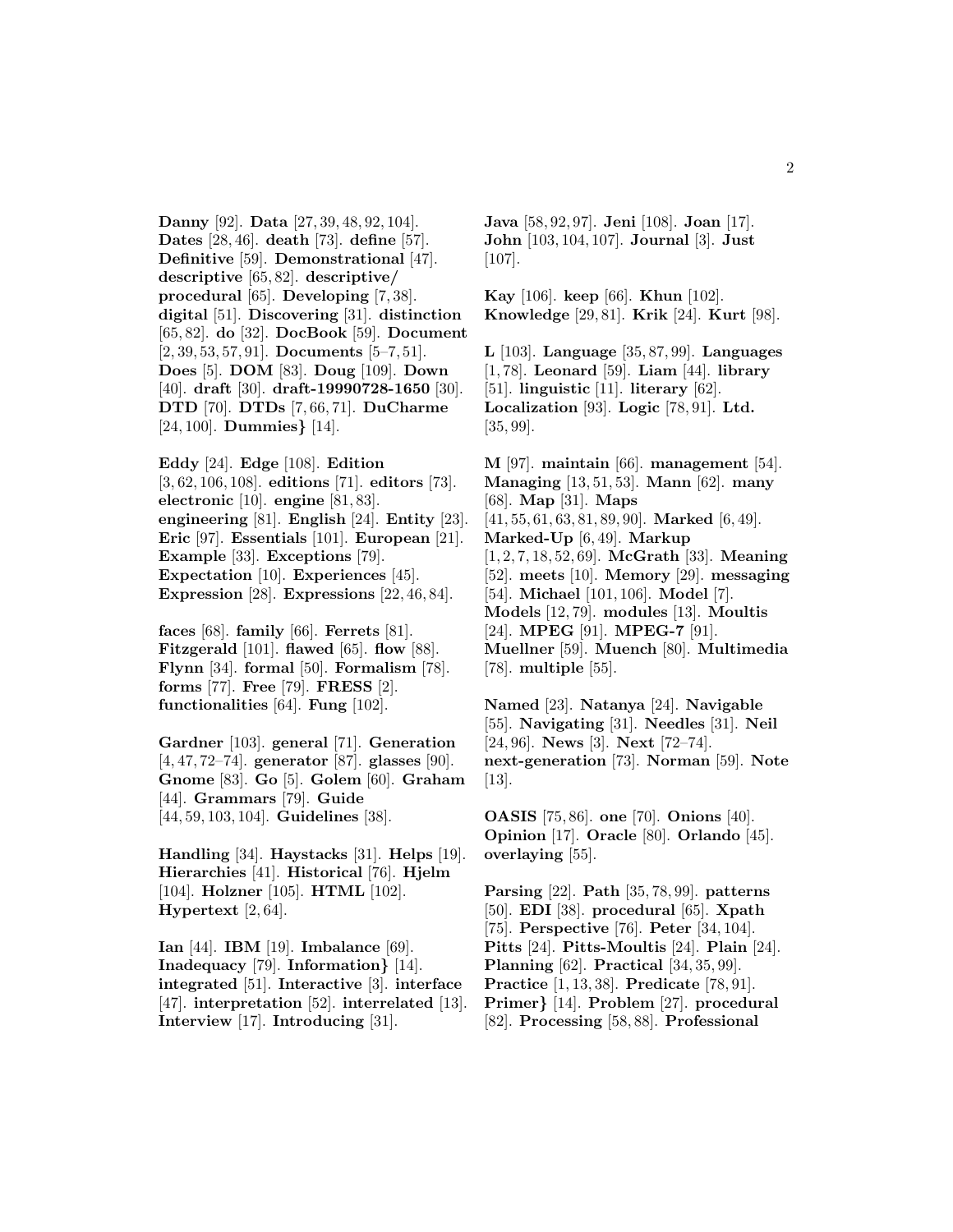[92, 98]. **program** [49]. **Programmer** [106]. **Programming** [6, 49]. **Programs** [34]. **Project** [10, 19, 21, 29, 45, 62]. **property** [77]. **propositions** [61]. **publishing** [10].

**Quality** [5]. **queries** [91]. **Query** [78]. **Quickly** [100]. **Quin** [44].

**RDF** [89, 90]. **reality** [10]. **Received** [8, 15, 25, 36]. **Recipes** [14]. **Recognition** [23]. **Reference** [106]. **regarding** [61]. **Regular** [22, 28, 46]. **related** [66]. **relationship** [71]. **relationships** [53]. **Rendon** [103]. **Report** [10, 19, 21, 29, 38]. **Reports** [30, 31]. **Repurposing** [3]. **Reuse** [3]. **Review** [44, 59, 80, 92]. **Reviews** [33, 34]. **REX** [22]. **Robert** [103].

**S** [44]. **Sandra** [24]. **schemas** [56]. **Seán** [33]. **self** [63]. **self-control** [63]. **semantic** [55, 89]. **Semantics** [50, 95]. **semistructured** [48]. **set** [77]. **SGML** [4, 5, 7, 10–12, 14, 21, 34, 72, 74, 76, 79]. **Shallow** [22]. **simple** [77]. **Simpson** [107]. **Sites** [18]. **Smith** [17]. **society** [10]. **Softwrights** [35, 99]. **source** [49]. **specific** [71]. **Specification** [24, 43, 44, 85]. **Squib** [20, 28, 40]. **Standard** [31]. **Standards** [30, 31, 38, 86]. **Stark** [104]. **Steve** [80]. **Steven** [105]. **Street** [3]. **Structure** [2, 49]. **Structured** [14, 18, 34, 39]. **structures** [53]. **Structuring** [7, 29]. **Style** [19]. **stylesheet** [47]. **switchboard** [66]. **Syntactic** [95]. **Syntax** [95]. **System** [2, 19, 21, 39]. **systems** [54].

**Table** [7, 14, 35]. **tag** [45]. **Tale** [18]. **TaskGuide** [19]. **team** [45]. **technical** [10]. **Technique** [43]. **Techniques** [13]. **TEI** [71]. **Templates** [41]. **Tennison** [108]. **testing** [75]. **Text** [7, 13, 34]. **them** [66]. **Theory** [1]. **Thomas** [62]. **Tidwell** [109]. **Tool** [42]. **Toolkit** [67]. **Tools** [4, 23, 34]. **Topic** [31, 41, 55, 61, 63, 81, 89, 90]. **Topology** [41].

**Transcoding** [42]. **Transformation** [35, 87, 88, 99]. **Transformations** [35, 99, 103]. **Transforming** [104]. **Two** [18, 61]. **Type** [41, 62]. **types** [57].

**Ultimate** [104]. **UML** [57]. **Understanding** [34]. **Unicode** [32]. **Union** [21]. **Unlimited** [108]. **Updated** [67]. **use** [32]. **Using** [11, 35, 49, 57, 58, 66, 99].

**visual** [84, 85]. **vs** [82].

**Wall** [3]. **Walsh** [59]. **Web** [18, 42, 53, 89, 95, 104]. **Welcome** [1]. **Where** [5]. **Whither** [20]. **Wizard** [19]. **Wizard-Style** [19]. **work** [86]. **Working** [102]. **World** [94].

**XML** [7, 12, 14, 19, 22–24, 30, 33– 35, 38, 44, 48, 49, 51, 54, 57, 58, 64, 73, 78– 80, 87, 88, 90, 91, 93, 94, 99, 102, 103]. **XML-based** [19]. **XML/EDI** [38]. **XPath** [35, 50, 84, 99, 103, 108]. **XSL** [35, 96, 98, 99, 101, 107]. **XSLT** [35, 50, 68, 75, 87, 97, 99, 100, 102– 106, 108, 109]. **XSLT/Xpath** [75]. **XSLTM** [47]. **XTL** [87].

**Yee** [102].

**Zarella** [103].

# **References**

#### **Sperberg-McQueen:1999:WML**

[1] C. M. Sperberg-McQueen and B. Tommie Usdin. Welcome to Markup Languages: Theory & Practice. Markup Languages: Theory & Practice,  $1(1):1$ – 6, Winter 1999. CODEN MLTPFG. ISSN 1099-6621 (print), 1537-2626 (electronic). URL http://mitpress.mit. edu/journals/MLANG/us-sp.pdf.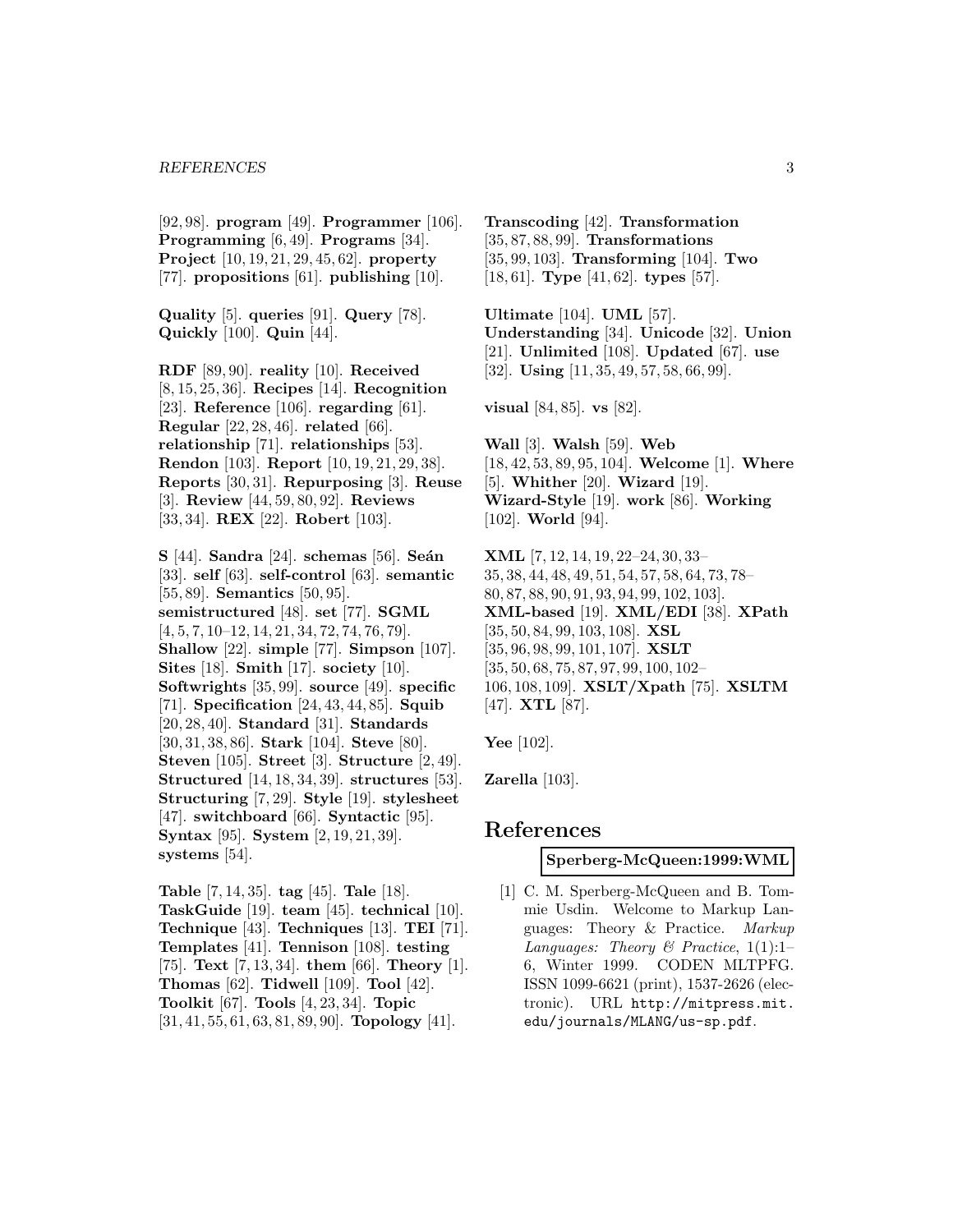## **DeRose:1999:DSM**

[2] Steven J. DeRose and Andries van Dam. Document structure and markup in the FRESS hypertext system. Markup Lanquages: Theory  $\mathcal{B}$  Practice, 1(1):7-32, Winter 1999. CODEN MLTPFG. ISSN 1099-6621 (print), 1537-2626 (electronic).

## **Karben:1999:NYC**

[3] Alan Karben. News you can reuse: Content repurposing at The Wall Street Journal Interactive Edition. Markup Languages: Theory & Practice,  $1(1):33-$ 45, Winter 1999. CODEN MLTPFG. ISSN 1099-6621 (print), 1537-2626 (electronic). URL http://mitpress.mit. edu/journals/MLANG/karben.pdf.

# **Matzen:1999:NGT**

[4] R. W. Matzen. A new generation of tools for SGML. Markup Languages: Theory & Practice,  $1(1):47-$ 74, Winter 1999. CODEN MLTPFG. ISSN 1099-6621 (print), 1537-2626 (electronic). URL http://mitpress.mit. edu/journals/MLANG/matzen.pdf.

#### **Ramalho:1999:SDW**

[5] José Carlos Ramalho, José João Almeida, Jorge Gustavo Rocha, and Pedro Henriques. SGML documents: Where does quality go? Markup Languages: Theory & Practice, 1(1):75– 90, Winter 1999. CODEN MLTPFG. ISSN 1099-6621 (print), 1537-2626 (electronic).

#### **Wood:1999:PMD**

[6] Lauren Wood. Programming marked-up documents. Markup Languages: Theory  $\&\ \ \text{Practice, } 1(1):91-100, \ \ \text{Winter} \ \ 1999.$ 

CODEN MLTPFG. ISSN 1099-6621 (print), 1537-2626 (electronic).

#### **Lapeyre:1999:ATCa**

[7] Deborah A. Lapeyre. Annotated table of contents: Developing SGML DTDs From Text to Model to Markup; Structuring XML Documents. Markup Lanquages: Theory & Practice,  $1(1):113-$ 118, Winter 1999. CODEN MLTPFG. ISSN 1099-6621 (print), 1537-2626 (electronic).

#### **Anonymous:1999:BRa**

[8] Anonymous. Books received. Markup Languages: Theory  $\mathcal B$  Practice, 1(1): 118, Winter 1999. CODEN MLTPFG. ISSN 1099-6621 (print), 1537-2626 (electronic).

#### **Anonymous:1999:ABa**

[9] Anonymous. Author biographies. Markup Languages: Theory & Practice, 1(1):119–120, Winter 1999. CO-DEN MLTPFG. ISSN 1099-6621 (print), 1537-2626 (electronic).

#### **Fahrenholz-Mann:1999:PRS**

[10] Sally Fahrenholz-Mann. Project report: SGML for electronic publishing at a technical society: Expectation meets reality. Markup Languages: Theory & Practice, 1(2):1–30, Spring 1999. CO-DEN MLTPFG. ISSN 1099-6621 (print), 1537-2626 (electronic).

#### **Burnard:1999:USL**

[11] Lou Burnard. Using SGML for linguistic analysis: the case of the BNC. Markup Languages: Theory & Practice,  $1(2):31-$ 51, Spring 1999. CODEN MLTPFG. ISSN 1099-6621 (print), 1537-2626 (electronic).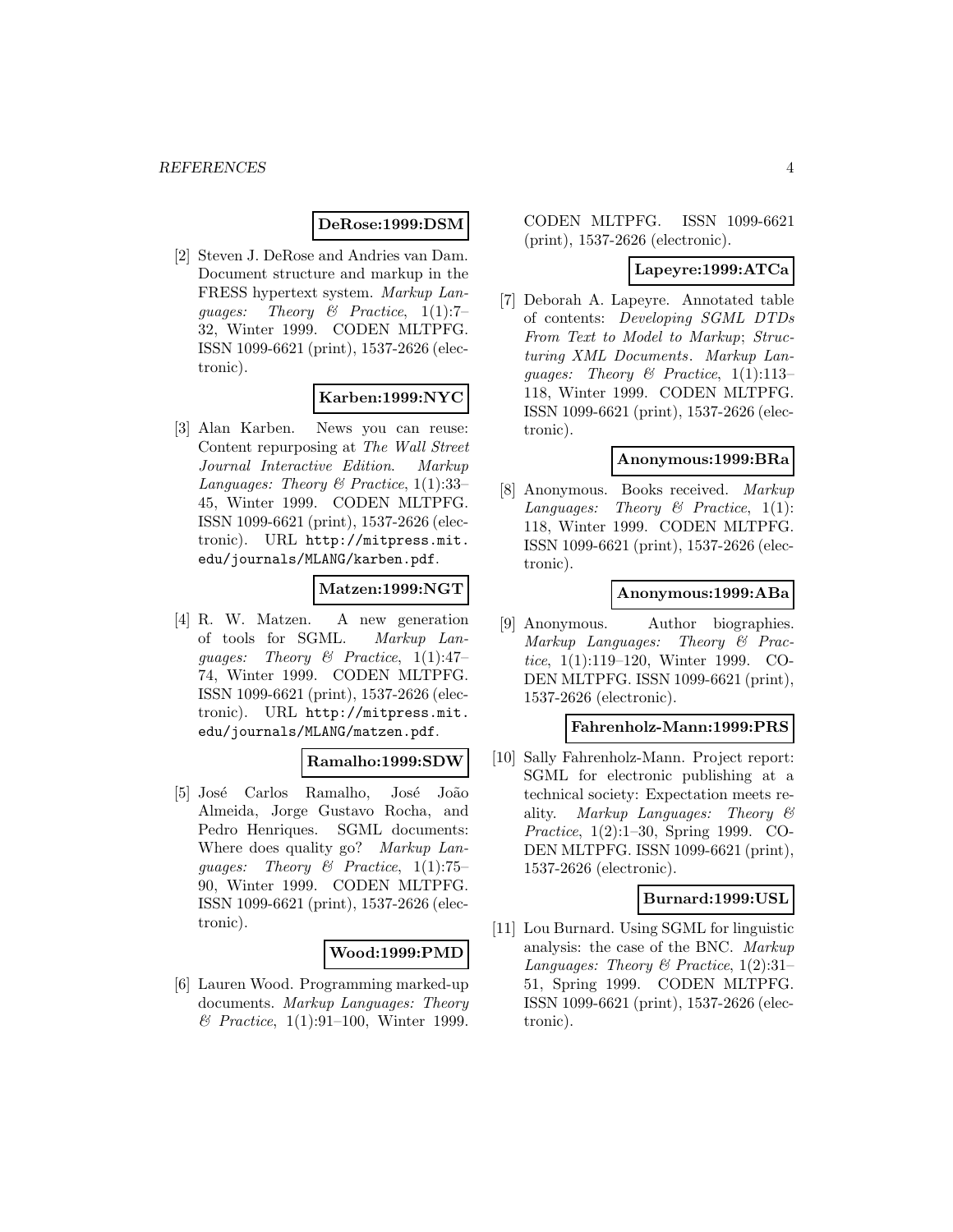**Kilpelainen:1999:SXC**

[12] Pekka Kilpeläinen. SGML & XML content models. Markup Languages: Theory & Practice, 1(2):53–76, Spring 1999. CODEN MLTPFG. ISSN 1099-6621 (print), 1537-2626 (electronic).

# **Streich:1999:PNT**

[13] Robert Streich. Practice note: Techniques for managing collections of interrelated text modules. Markup Languages: Theory & Practice,  $1(2)$ :77-94, Spring 1999. CODEN MLTPFG. ISSN 1099-6621 (print), 1537-2626 (electronic).

## **Anonymous:1999:ATC**

[14] Anonymous. Annotated table of contents: XML for Dummies; The XML & SGML Cookbook: Recipes for Structured Information; XML: A Primer. Markup Languages: Theory & Practice,  $1(2):95-$ 104, Spring 1999. CODEN MLTPFG. ISSN 1099-6621 (print), 1537-2626 (electronic).

# **Anonymous:1999:BRb**

[15] Anonymous. Books received. Markup Languages: Theory  $\mathcal B$  Practice, 1(2): 105, Spring 1999. CODEN MLTPFG. ISSN 1099-6621 (print), 1537-2626 (electronic).

#### **Anonymous:1999:ABb**

[16] Anonymous. Author biographies. Markup Languages: Theory & Practice, 1(2):106, Spring 1999. CODEN MLTPFG. ISSN 1099-6621 (print), 1537-2626 (electronic).

# **Smith:1999:COI**

[17] Joan M. Smith, C. M. Sperberg-McQueen, and B. Tommie Usdin. Commentary and opinion: Interview with Joan Smith. Markup Languages: Theory & Practice, 1(3):1–6, Summer 1999. CO-DEN MLTPFG. ISSN 1099-6621 (print), 1537-2626 (electronic).

# **Lubell:1999:SMW**

[18] Joshua Lubell. Structured markup on the Web: a tale of two sites. Markup Languages: Theory & Practice,  $1(3)$ :7-22, Summer 1999. CODEN MLTPFG. ISSN 1099-6621 (print), 1537-2626 (electronic).

# **Tidwell:1999:PRI**

[19] Doug Tidwell. Project report: IBM's TaskGuide: An XML-based system for creating wizard-style helps. Markup Languages: Theory & Practice, 1(3):23– 39, Summer 1999. CODEN MLTPFG. ISSN 1099-6621 (print), 1537-2626 (electronic).

# **Graham:1999:SW**

[20] Tony Graham. Squib: Whither &? Markup Languages: Theory & Practice, 1(3):40, Summer 1999. CODEN MLTPFG. ISSN 1099-6621 (print), 1537-2626 (electronic).

#### **Catteau:1999:PRS**

[21] Tom Catteau. Project report: An SGML system for the budget of the European Union. Markup Languages: Theory & Practice, 1(3):41–59, Summer 1999. CO-DEN MLTPFG. ISSN 1099-6621 (print), 1537-2626 (electronic).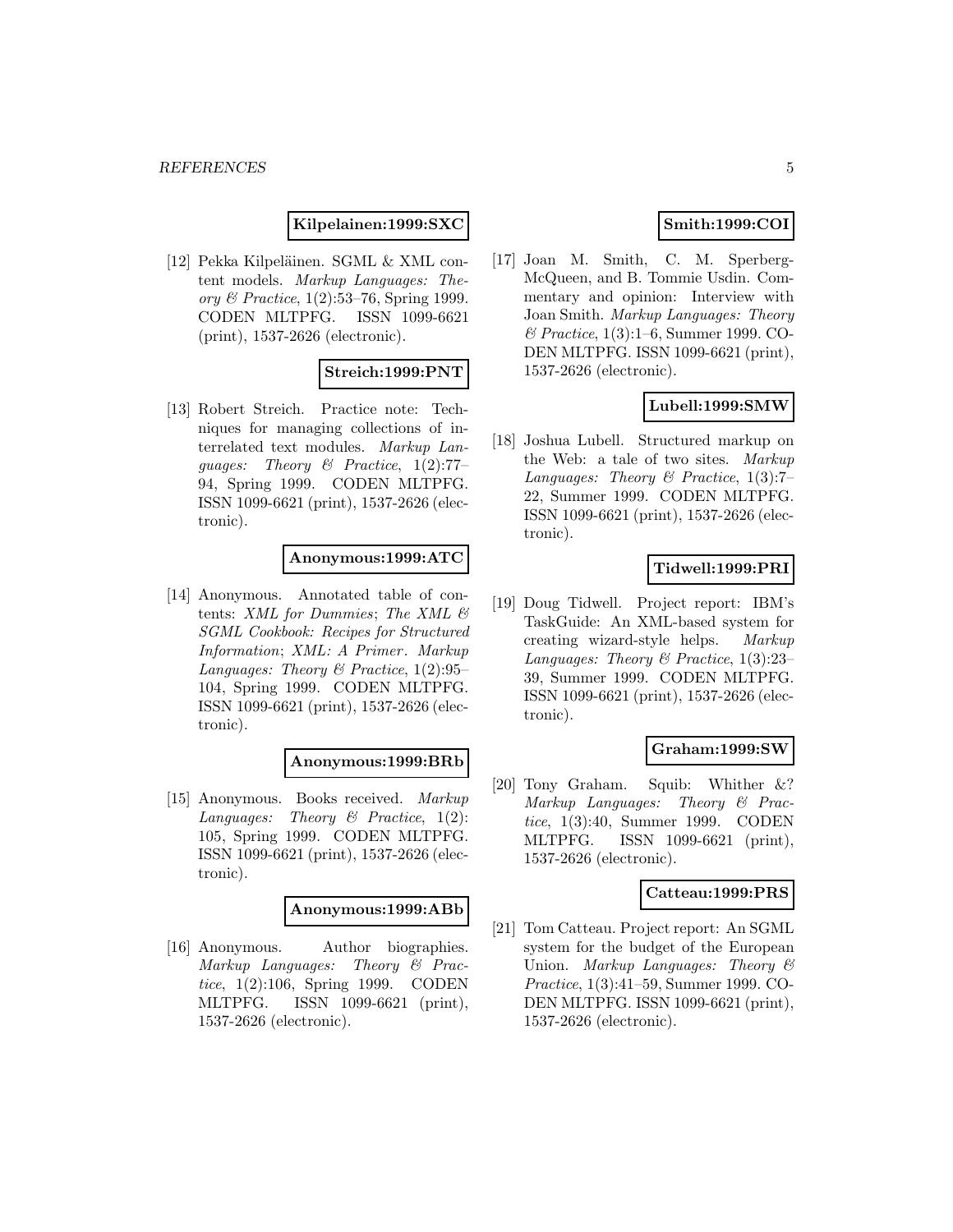## **Cameron:1999:RXS**

[22] Robert D. Cameron. REX: XML shallow parsing with regular expressions. Markup Languages: Theory & Practice, 1(3):61–88, Summer 1999. CO-DEN MLTPFG. ISSN 1099-6621 (print), 1537-2626 (electronic).

# **Mikheev:1999:XTA**

[23] Andrei Mikheev, Claire Grover, and Marc Moens. XML tools and architecture for named entity recognition. Markup Languages: Theory & Practice, 1(3):89–113, Summer 1999. CO-DEN MLTPFG. ISSN 1099-6621 (print), 1537-2626 (electronic).

## **Piez:1999:XCN**

[24] Wendell Piez. The XML Companion, by Neil Bradley; XML: The Annotated Specification, by Bob DuCharme; XML In Plain English, by Sandra E. Eddy; The XML Black Book, by Natanya Pitts-Moultis and Cheryl Krik. Markup Lanquages: Theory & Practice,  $1(3):114-$ 117, Summer 1999. CODEN MLTPFG. ISSN 1099-6621 (print), 1537-2626 (electronic).

#### **Anonymous:1999:BRc**

[25] Anonymous. Books received. Markup Languages: Theory  $\mathcal B$  Practice, 1(3): 118, Summer 1999. CODEN MLTPFG. ISSN 1099-6621 (print), 1537-2626 (electronic).

#### **Anonymous:1999:ABc**

[26] Anonymous. Author biographies. Markup Languages: Theory & Practice, 1(3):119, Summer 1999. CODEN MLTPFG. ISSN 1099-6621 (print), 1537-2626 (electronic).

## **Birnbaum:1999:PAD**

[27] David J. Birnbaum and David A. Mundie. The problem of anomalous data. Markup Languages: Theory & Practice, 1(4):1–19, Fall 1999. CO-DEN MLTPFG. ISSN 1099-6621 (print), 1537-2626 (electronic).

# **Sperberg-McQueen:1999:SRE**

[28] C. M. Sperberg-McQueen. Squib: Regular expression for dates. Markup Languages: Theory & Practice, 1(4):20– 26, Fall 1999. CODEN MLTPFG. ISSN 1099-6621 (print), 1537-2626 (electronic).

## **Attipoe:1999:PRK**

[29] Alfred Attipoe. Project report: Knowledge structuring for corporate memory. Markup Languages: Theory & Practice, 1(4):27–36, Fall 1999. CO-DEN MLTPFG. ISSN 1099-6621 (print), 1537-2626 (electronic).

#### **Holman:1999:SRX**

[30] G. Ken Holman. Standards reports: XML conformance (draft-19990728- 1650). Markup Languages: Theory & Practice, 1(4):37–45, Fall 1999. CO-DEN MLTPFG. ISSN 1099-6621 (print), 1537-2626 (electronic).

## **Pepper:1999:SRN**

[31] Steve Pepper. Standards reports: Navigating haystacks and discovering needles: Introducing the new topic map standard. Markup Languages: Theory & Practice, 1(4):47–74, Fall 1999. CO-DEN MLTPFG. ISSN 1099-6621 (print), 1537-2626 (electronic).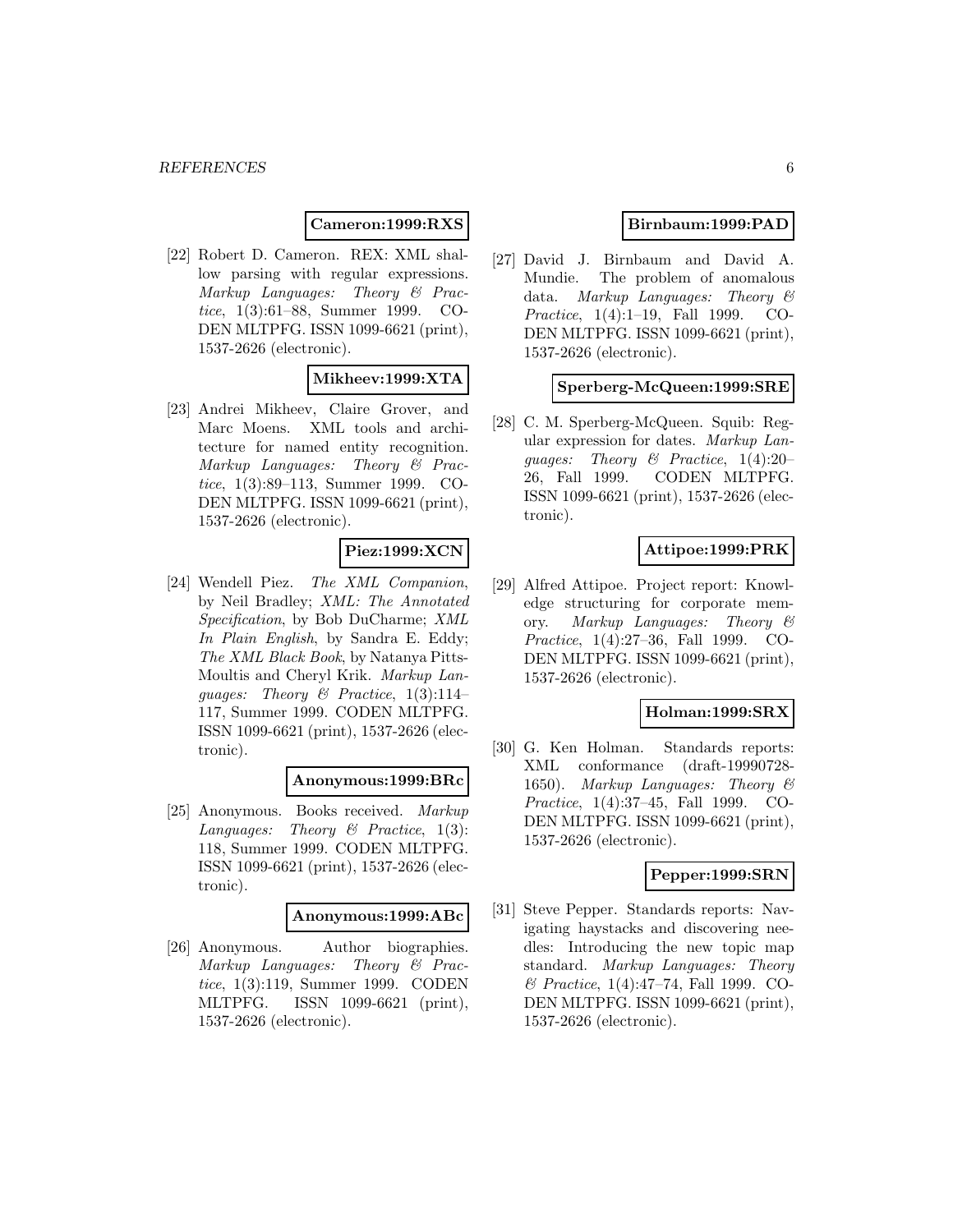# **Graham:1999:UWI**

[32] Tony Graham. Unicode<sup>RM</sup>: What is it and how do I use it? Markup Languages: Theory  $\mathcal{B}$  Practice, 1(4):75-102, Fall 1999. CODEN MLTPFG. ISSN 1099- 6621 (print), 1537-2626 (electronic).

# **Flynn:1999:BRX**

[33] Peter Flynn. Book reviews: XML by Example, by Seán McGrath. Markup Languages: Theory  $\mathcal B$  Practice, 1(4): 103–107, Fall 1999. CODEN MLTPFG. ISSN 1099-6621 (print), 1537-2626 (electronic).

# **Mah:1999:BRU**

[34] Carole E. Mah. Book reviews: Understanding SGML and XML Tools: Practical Programs for Handling Structured Text, by Peter Flynn. Markup Lanquages: Theory  $\mathcal B$  Practice, 1(4):103-107, Fall 1999. CODEN MLTPFG. ISSN 1099-6621 (print), 1537-2626 (electronic).

# **Lapeyre:1999:ATCb**

[35] Deborah A. Lapeyre. Annotated table of contents: Practical Transformation Using XSLT and Xpath (XSL Transformations and the XML Path Language), by Crane Softwrights Ltd. Markup Languages: Theory & Practice, 1(4):107– 110, Fall 1999. CODEN MLTPFG. ISSN 1099-6621 (print), 1537-2626 (electronic).

#### **Anonymous:1999:BRd**

[36] Anonymous. Books received. Markup Languages: Theory  $\mathcal B$  Practice, 1(4): 111, Fall 1999. CODEN MLTPFG. ISSN 1099-6621 (print), 1537-2626 (electronic).

## **Anonymous:1999:ABd**

[37] Anonymous. Author biographies. Markup Languages: Theory & Practice, 1(4):112, Fall 1999. CODEN MLTPFG. ISSN 1099-6621 (print), 1537-2626 (electronic).

## **Bryan:2000:SRD**

[38] Martin Bryan. Standards report: Developing best-practice guidelines for XML/ EDI. Markup Languages: Theory & Practice, 2(1):1–10, Winter 2000. CO-DEN MLTPFG. ISSN 1099-6621 (print), 1537-2626 (electronic).

#### **Arnold-Moore:2000:SAS**

[39] Timothy Arnold-Moore, Michael Fuller, and Ron Sacks-Davis. System architectures for structured document data. Markup Languages: Theory & Practice, 2(1):11–39, Winter 2000. CO-DEN MLTPFG. ISSN 1099-6621 (print), 1537-2626 (electronic).

# **Maler:2000:SO**

[40] Eve Maler. Squib: Down with onions. Markup Languages: Theory & Practice, 2(1):40–44, Winter 2000. CO-DEN MLTPFG. ISSN 1099-6621 (print), 1537-2626 (electronic).

# **Rath:2000:TMT**

[41] Hans Holger Rath. Topic maps: Templates, topology, and type hierarchies. Markup Languages: Theory & Practice, 2(1):45–64, Winter 2000. CO-DEN MLTPFG. ISSN 1099-6621 (print), 1537-2626 (electronic).

# **Hori:2000:ATW**

[42] Masahiro Hori, Kouichi Ono, Goh Kondoh, and Sandeep Singhal. Author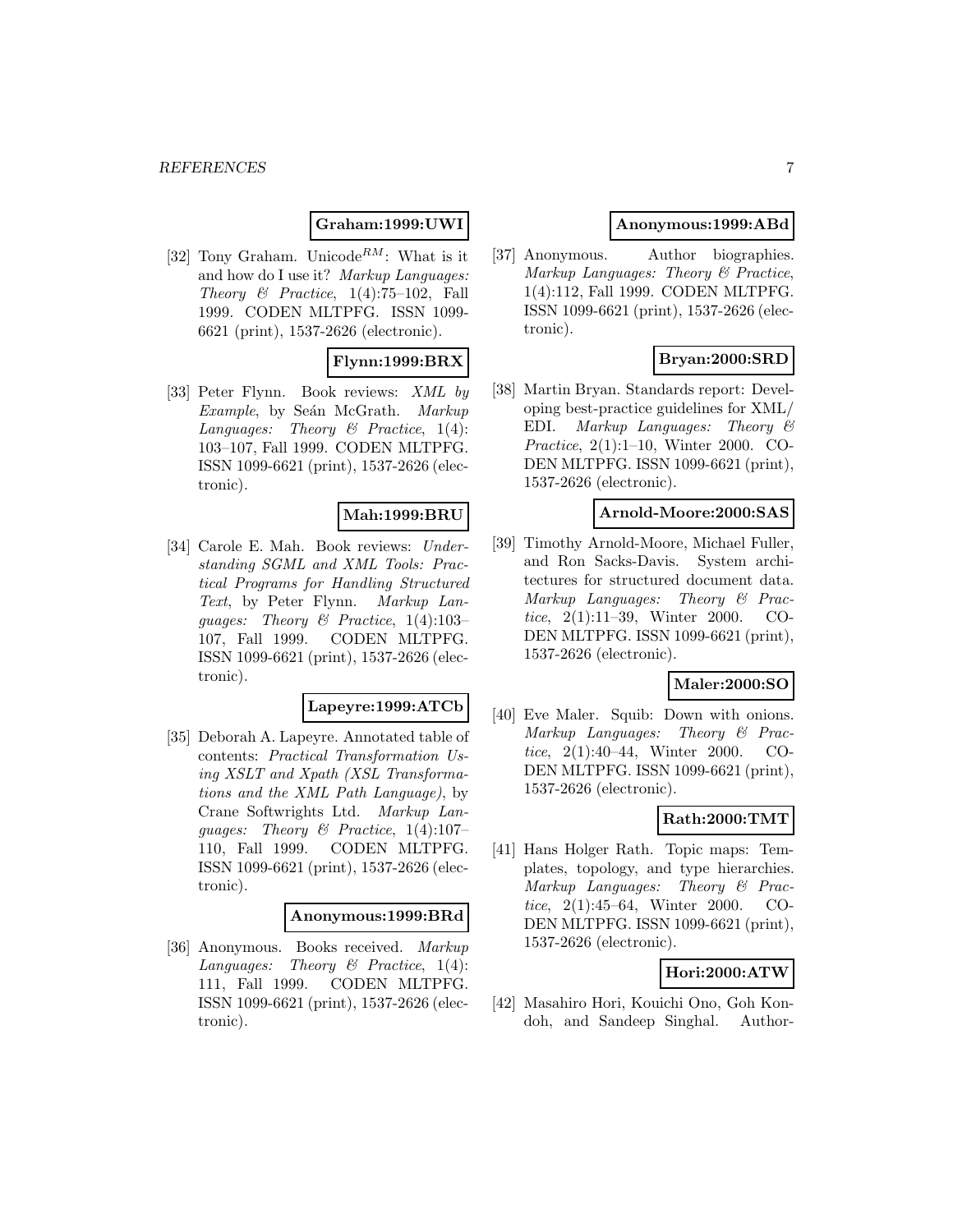ing tool for Web content transcoding. Markup Languages: Theory & Practice, 2(1):65–80, Winter 2000. CO-DEN MLTPFG. ISSN 1099-6621 (print), 1537-2626 (electronic).

# **Bruggemann-Klein:2000:CCS**

[43] Anne Bruggemann-Klein and Derick Wood. Caterpillars: a context specification technique. Markup Languages: Theory & Practice,  $2(1):81-106$ , Winter 2000. CODEN MLTPFG. ISSN 1099- 6621 (print), 1537-2626 (electronic).

#### **Cournane:2000:BRX**

[44] Mavis Cournane. Book review: XML Specification Guide, by Ian S. Graham and Liam Quin. Markup Languages: Theory & Practice,  $2(1):107-$ 108, Winter 2000. CODEN MLTPFG. ISSN 1099-6621 (print), 1537-2626 (electronic).

#### **Butler:2000:CTT**

[45] Terry Butler, Sue Fisher, Greg Coulombe, Patricia Clements, Isobel Grundy, Susan Brown, Jean Wood, and Rebecca Cameron. Can a team tag consistently? experiences on the Orlando Project. Markup Languages: Theory  $\mathcal C$  Practice, 2(2):111-125, Spring 2000. CODEN MLTPFG. ISSN 1099-6621 (print), 1537-2626 (electronic). URL http://mitpress.mit. edu/catalog/item/default.asp?sid= 3108FA5E-91BB-480F-9930-C1C27725EAB8& ttype=6&tid=6853.

#### **Howland:2000:REC**

[46] Eric Howland and David Niergarth. Regular expressions for checking dates. Markup Languages: Theory & Practice, 2(2):126–132, Spring 2000. CO-

DEN MLTPFG. ISSN 1099-6621 (print), 1537-2626 (electronic). URL http: //mitpress.mit.edu/catalog/item/ default.asp?sid=3108FA5E-91BB-480F-9930-C1C27725EAB8&ttype=6&tid=6855.

#### **Koyanagi:2000:DIX**

[47] Teruo Koyanagi, Kouichi Ono, and Masahiro Hori. Demonstrational interface for XSLTM stylesheet generation. Markup Languages: Theory  $\mathcal{B}$  Practice, 2(2):133–152, Spring 2000. CODEN MLTPFG. ISSN 1099-6621 (print), 1537-2626 (electronic). URL http://mitpress.mit. edu/catalog/item/default.asp?sid= 3108FA5E-91BB-480F-9930-C1C27725EAB8& ttype=6&tid=6856.

## **Goldman:2000:SDX**

[48] Roy Goldman, Jason McHugh, and Jennifer Widom. From semistructured data to XML. Markup Languages: Theory & Practice, 2(2):153– 163, Spring 2000. CODEN MLTPFG. ISSN 1099-6621 (print), 1537-2626 (electronic). URL http://mitpress.mit. edu/catalog/item/default.asp?sid= 3108FA5E-91BB-480F-9930-C1C27725EAB8& ttype=6&tid=6857.

# **Lukka:2000:MPU**

[49] Tuomas J. Lukka. Marked-up programming using XML to structure computer program source code. Markup Languages: Theory & Practice, 2(2):165– 182, Spring 2000. CODEN MLTPFG. ISSN 1099-6621 (print), 1537-2626 (electronic). URL http://mitpress.mit. edu/catalog/item/default.asp?sid= 3108FA5E-91BB-480F-9930-C1C27725EAB8& ttype=6&tid=6858.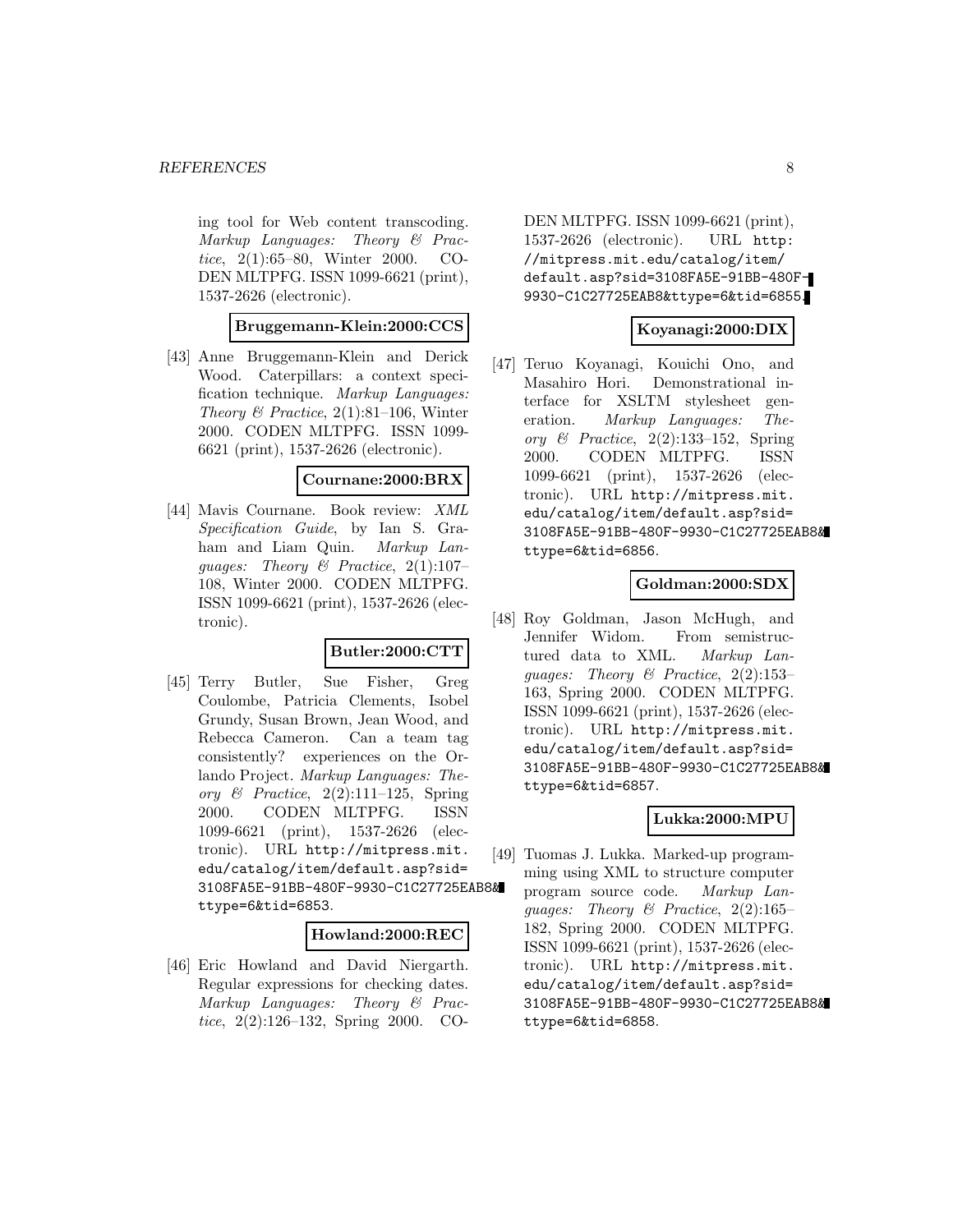## **Wadler:2000:FSP**

[50] Philip Wadler. A formal semantics of patterns in XSLT and XPath. Markup Languages: Theory & Practice, 2(2):183–202, Spring 2000. CO-DEN MLTPFG. ISSN 1099-6621 (print), 1537-2626 (electronic). URL http: //mitpress.mit.edu/catalog/item/ default.asp?sid=3108FA5E-91BB-480F-9930-C1C27725EAB8&ttype=6&tid=6854.

# **Smith:2000:MXD**

[51] David A. Smith, Anne Mahoney, and Jeffrey A. Rydberg-Cox. Managing XML documents in an integrated digital library. Markup Languages: Theory & Practice, 2(3):205–214, Summer 2000. CODEN MLTPFG. ISSN 1099-6621 (print), 1537-2626 (electronic). URL http://mitpress.mit. edu/catalog/item/default.asp?sid= 3108FA5E-91BB-480F-9930-C1C27725EAB8& ttype=6&tid=7567.

#### **Sperberg-McQueen:2000:MIM**

[52] C. M. Sperberg-McQueen, Claus Huitfeldt, and Allen Renear. Meaning and interpretation of markup. Markup Languages: Theory & Practice, 2(3):215– 234, Summer 2000. CODEN MLTPFG. ISSN 1099-6621 (print), 1537-2626 (electronic). URL http://mitpress.mit. edu/catalog/item/default.asp?sid= 3108FA5E-91BB-480F-9930-C1C27725EAB8& ttype=6&tid=7568.

#### **Priestley:2000:MWR**

[53] Michael Priestley. Managing Web relationships with document structures. Markup Languages: Theory & Practice, 2(3):235–254, Summer 2000. CODEN MLTPFG. ISSN

1099-6621 (print), 1537-2626 (electronic). URL http://mitpress.mit. edu/catalog/item/default.asp?sid= 3108FA5E-91BB-480F-9930-C1C27725EAB8& ttype=6&tid=7569.

#### **Adler:2000:XMA**

[54] Andy Adler, James MacLean, and Alan Boate. An XML messaging architecture for border management systems. Markup Languages: Theory & Practice, 2(3):255–268, Summer 2000. CODEN MLTPFG. ISSN 1099-6621 (print), 1537-2626 (electronic). URL http://mitpress.mit. edu/catalog/item/default.asp?sid= 3108FA5E-91BB-480F-9930-C1C27725EAB8& ttype=6&tid=7570.

#### **Folch:2000:NTM**

[55] Helka Folch, Benoit Habert, and Saadi Lahlou. Navigable Topic Maps for overlaying multiple acquired semantic classifications. Markup Languages: Theory & Practice, 2(3):269–280, Summer 2000. CODEN MLTPFG. ISSN 1099-6621 (print), 1537-2626 (electronic). URL http://mitpress.mit. edu/catalog/item/default.asp?sid= 3108FA5E-91BB-480F-9930-C1C27725EAB8& ttype=6&tid=7571.

#### **Vorthmann:2000:BS**

Scott Vorthmann and Jonathan Robie. Beyond schemas. Markup Languages: Theory & Practice, 2(3):281– 294, Summer 2000. CODEN MLTPFG. ISSN 1099-6621 (print), 1537-2626 (electronic). URL http://mitpress.mit. edu/catalog/item/default.asp?sid= 3108FA5E-91BB-480F-9930-C1C27725EAB8& ttype=6&tid=7572.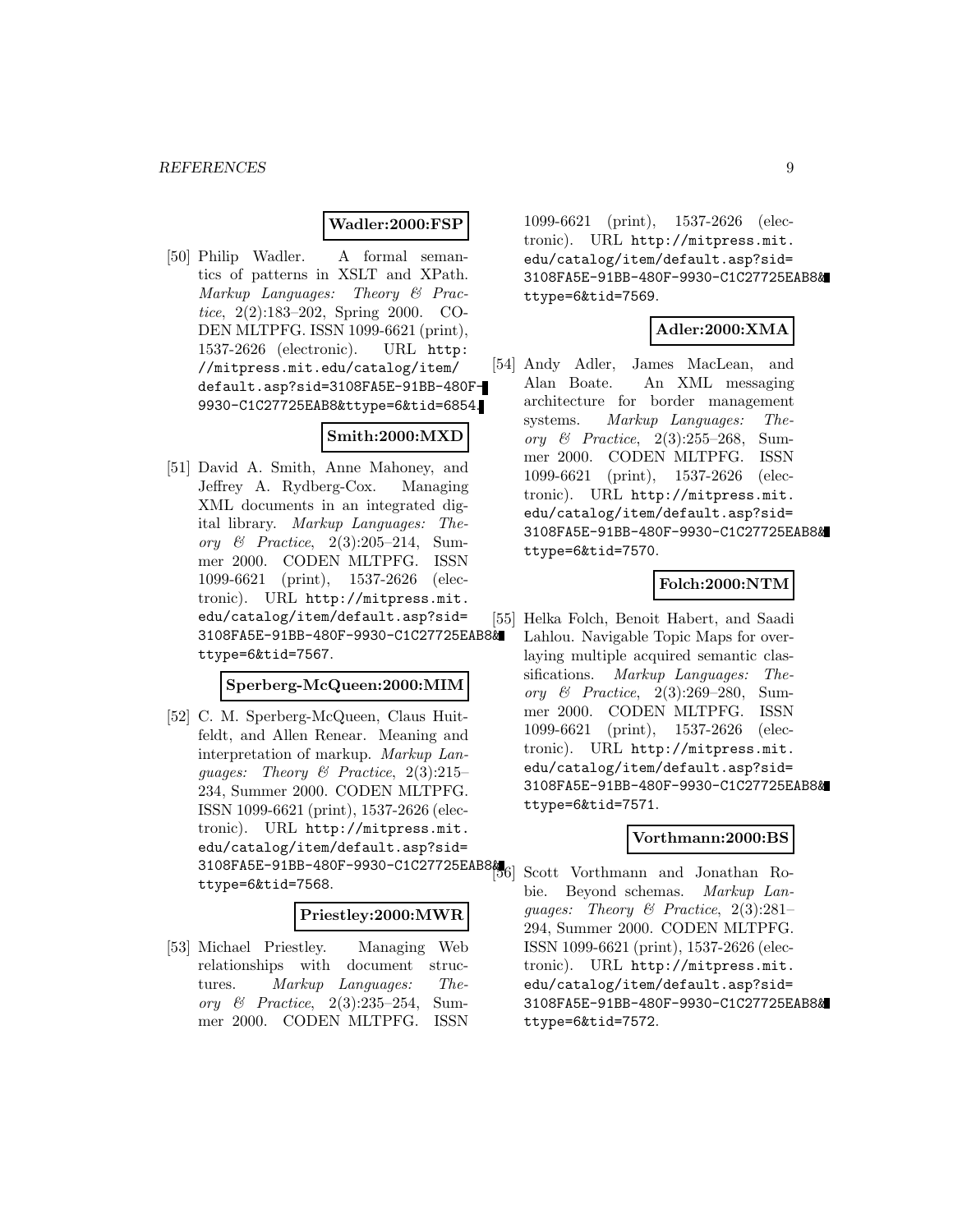#### **Kimber:2000:UUD**

[57] W. Eliot Kimber and John Heintz. Using UML to define XML document types. Markup Languages: Theory & Practice, 2(3):295–320, Summer 2000. CODEN MLTPFG. ISSN 1099-6621 (print), 1537-2626 (electronic). URL http://mitpress.mit. edu/catalog/item/default.asp?sid= 3108FA5E-91BB-480F-9930-C1C27725EAB8& ttype=6&tid=7573.

# **Boone:2000:UJX**

[58] Keith W. Boone. Using Java for XML processing. Markup Languages: Theory & Practice, 2(3):321–330, Summer 2000. CODEN MLTPFG. ISSN 1099-6621 (print), 1537-2626 (electronic). URL http://mitpress.mit. edu/catalog/item/default.asp?sid= 3108FA5E-91BB-480F-9930-C1C27725EAB8& ttype=6&tid=7574.

# **Montour:2000:RDD**

[59] Normand Montour. Review: Doc-Book — The Definitive Guide by Norman Walsh and Leonard Muellner. Markup Languages: Theory & Practice, 2(3):330–331, Summer 2000. CODEN MLTPFG. ISSN 1099-6621 (print), 1537-2626 (electronic). URL http://mitpress.mit. edu/catalog/item/default.asp?sid= 3108FA5E-91BB-480F-9930-C1C27725EAB8& ttype=6&tid=7575.

#### **Bullard:2000:BBG**

[60] Len Bullard. Building a better Golem. Markup Languages: Theory & Practice, 2(4):337–351, Fall 2000. CODEN MLTPFG. ISSN 1099-6621 (print), 1537-2626 (electronic). URL http://mitpress.mit. edu/catalog/item/default.asp?sid= 3108FA5E-91BB-480F-9930-C1C27725EAB8& ttype=6&tid=7576.

# **Newcomb:2000:TPR**

[61] Steven R. Newcomb. Two propositions regarding "Topic Maps". Markup Languages: Theory  $\mathcal B$  Practice, 2(4): 352, Fall 2000. CODEN MLTPFG. ISSN 1099-6621 (print), 1537-2626 (electronic). URL http://mitpress.mit. edu/catalog/item/default.asp?sid= 3108FA5E-91BB-480F-9930-C1C27725EAB8& ttype=6&tid=7577.

#### **Schmidt:2000:PNT**

[62] Ingrid Schmidt and Carolin Müller. Planning a new type of literary edition: The Thomas Mann Project. Markup Languages: Theory  $\mathcal B$  Practice, 2(4): 353–365, Fall 2000. CODEN MLTPFG. ISSN 1099-6621 (print), 1537-2626 (electronic). URL http://mitpress.mit. edu/catalog/item/default.asp?sid= 3108FA5E-91BB-480F-9930-C1C27725EAB8& ttype=6&tid=7578.

# **Rath:2000:TMS**

[63] Hans Holger Rath. Topic maps selfcontrol. Markup Languages: Theory  $\&$  Practice, 2(4):367–388, Fall 2000. CODEN MLTPFG. ISSN 1099-6621 (print), 1537-2626 (electronic). URL http://mitpress.mit. edu/catalog/item/default.asp?sid= 3108FA5E-91BB-480F-9930-C1C27725EAB8& ttype=6&tid=7579.

## **Vitali:2000:HFX**

[64] Fabio Vitali, Luca Bompani, and Paolo Ciancarini. Hypertext functionalities with XML. Markup Lan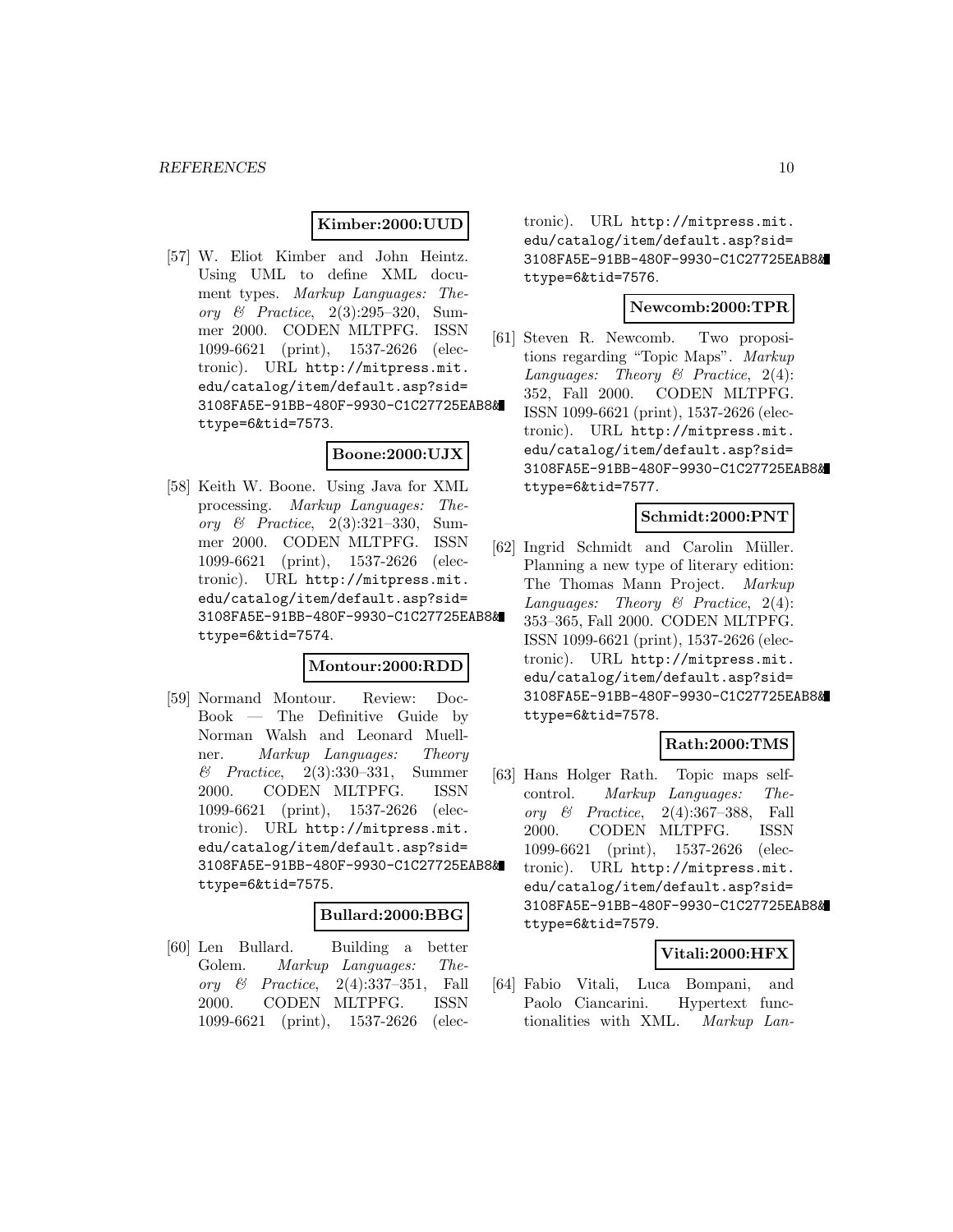guages: Theory & Practice, 2(4):389– 410, Fall 2000. CODEN MLTPFG. ISSN 1099-6621 (print), 1537-2626 (electronic). URL http://mitpress.mit. edu/catalog/item/default.asp?sid= 3108FA5E-91BB-480F-9930-C1C27725EAB8& ttype=6&tid=7580.

#### **Renear:2000:DPD**

[65] Allen Renear. The descriptive/ procedural distinction is flawed. Markup Languages: Theory  $\mathcal B$  Practice, 2(4): 411–420, Fall 2000. CODEN MLTPFG. ISSN 1099-6621 (print), 1537-2626 (electronic). URL http://mitpress.mit. edu/catalog/item/default.asp?sid= 3108FA5E-91BB-480F-9930-C1C27725EAB8& ttype=6&tid=7581.

#### **vanWijk:2000:HMF**

[66] Diederik A. Gerth van Wijk. How to maintain a family of DTDs and keep them related using switchboard. Markup Languages: Theory  $\mathcal B$  Practice, 2(4): 421–457, Fall 2000. CODEN MLTPFG. ISSN 1099-6621 (print), 1537-2626 (electronic). URL http://mitpress.mit. edu/catalog/item/default.asp?sid= 3108FA5E-91BB-480F-9930-C1C27725EAB8& ttype=6&tid=7582.

#### **Slotnik:2000:CTU**

[67] Arnold M. Slotnik. The Consultant's Toolkit, updated. Markup Languages: Theory & Practice, 2(4):458, Fall 2000. CODEN MLTPFG. ISSN 1099-6621 (print), 1537-2626 (electronic). URL http://mitpress.mit. edu/catalog/item/default.asp?sid= 3108FA5E-91BB-480F-9930-C1C27725EAB8& ttype=6&tid=7583.

## **Tennison:2000:MFX**

[68] Jeni Tennison. The many faces of XSLT. Markup Languages: Theory  $\&$  Practice, 2(4):459–468, Fall 2000. CODEN MLTPFG. ISSN 1099-6621 (print), 1537-2626 (electronic). URL http://mitpress.mit. edu/catalog/item/default.asp?sid= 3108FA5E-91BB-480F-9930-C1C27725EAB8& ttype=6&tid=7584.

# **Caton:2001:MCI**

[69] Paul Caton. Markup's current imbalance. Markup Languages: Theory  $\mathcal{B}$  Practice, 3(1):1–13, Winter 2001. CODEN MLTPFG. ISSN 1099-6621 (print), 1537-2626 (electronic). URL http://mitpress.mit. edu/catalog/item/default.asp?sid= 3108FA5E-91BB-480F-9930-C1C27725EAB8& ttype=6&tid=7989.

#### **Cover:2001:MTO**

[70] Robin Cover. More than one DTD. Markup Languages: Theory  $\&$  Practice, 3(1):14–16, Winter 2001. CODEN MLTPFG. ISSN 1099-6621 (print), 1537-2626 (electronic). URL http://mitpress.mit. edu/catalog/item/default.asp?sid= 3108FA5E-91BB-480F-9930-C1C27725EAB8& ttype=6&tid=8002.

#### **Birnbaum:2001:RBG**

[71] David J. Birnbaum. The relationship between general and specific DTDs: criticizing TEI critical editions. Markup Languages: Theory & Practice,  $3(1):17-$ 53, Winter 2001. CODEN MLTPFG. ISSN 1099-6621 (print), 1537-2626 (electronic). URL http://mitpress.mit. edu/catalog/item/default.asp?sid=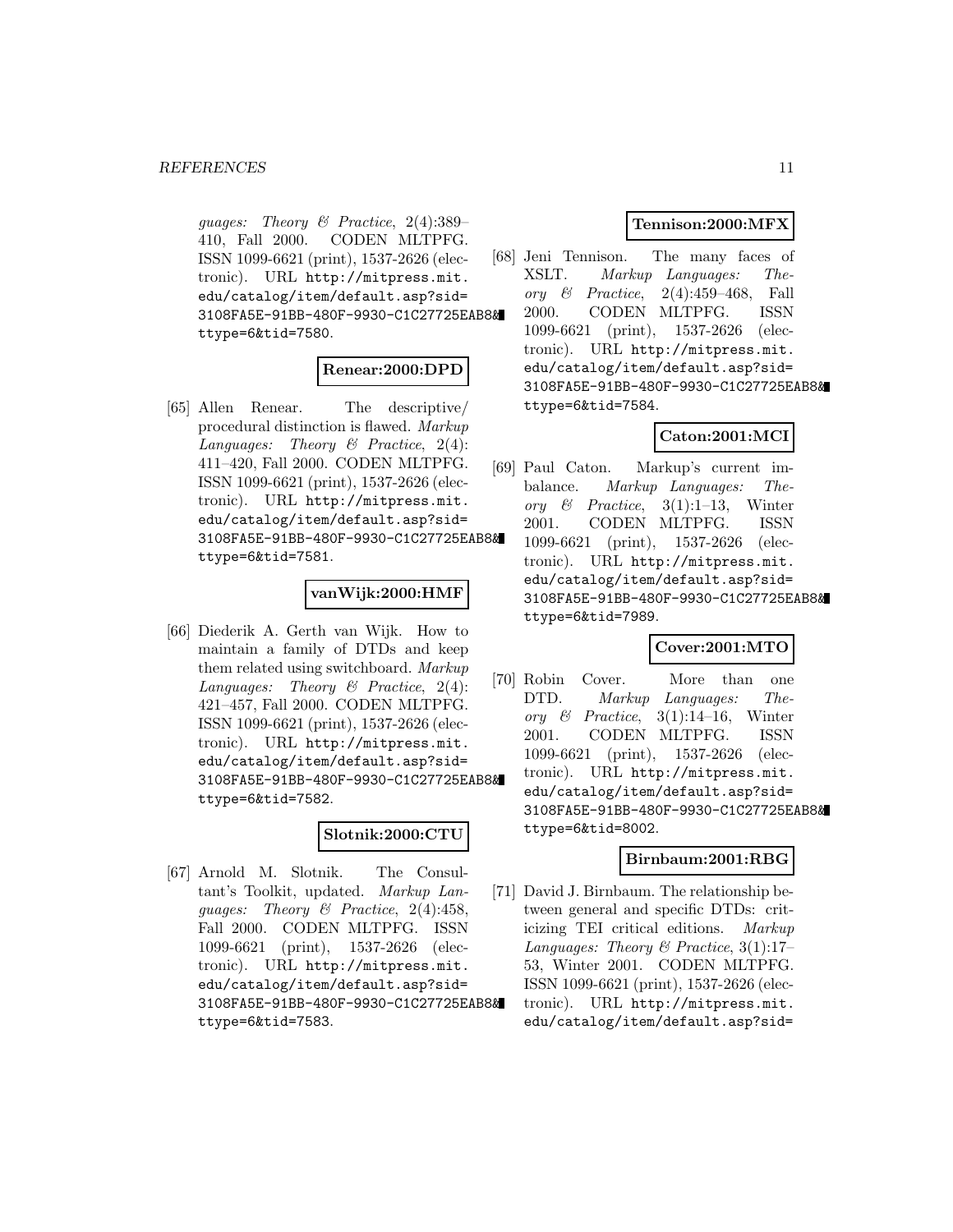3108FA5E-91BB-480F-9930-C1C27725EAB8& ttype=6&tid=7990.

#### **Slotnik:2001:SNGa**

[72] Arnold M. Slotnik. SGML: The next generation. Markup Languages: Theory & Practice,  $3(1):54$ , Winter 2001. CODEN MLTPFG. ISSN 1099-6621 (print), 1537-2626 (electronic). URL http://mitpress.mit. edu/catalog/item/default.asp?sid= 3108FA5E-91BB-480F-9930-C1C27725EAB8& ttype=6&tid=8433.

# **Herlitz:2001:DXE**

[73] Jan Christian Herlitz. The death of XML editors — and the nextgeneration client. Markup Languages: Theory  $\mathcal B$  Practice, 3(1):55–63, Winter 2001. CODEN MLTPFG. ISSN 1099-6621 (print), 1537-2626 (electronic). URL http://mitpress.mit. edu/catalog/item/default.asp?sid= 3108FA5E-91BB-480F-9930-C1C27725EAB8& ttype=6&tid=7991.

## **Slotnik:2001:SNGb**

[74] Arnold M. Slotnik. SGML: The next generation. Markup Languages: Theory & Practice,  $3(1):64$ , Winter 2001. CODEN MLTPFG. ISSN 1099-6621 (print), 1537-2626 (electronic). URL http://mitpress.mit. edu/catalog/item/default.asp?sid= 3108FA5E-91BB-480F-9930-C1C27725EAB8& ttype=6&tid=8434.

#### **Marston:2001:OXX**

[75] David Marston. OASIS XSLT/Xpath conformance testing. Markup Languages: Theory & Practice,  $3(1):65-$ 71, Winter 2001. CODEN MLTPFG.

ISSN 1099-6621 (print), 1537-2626 (electronic). URL http://mitpress.mit. edu/catalog/item/default.asp?sid= 3108FA5E-91BB-480F-9930-C1C27725EAB8& ttype=6&tid=7992.

## **Slotnik:2001:SHP**

[76] Arnold M. Slotnik. SGML: An historical perspective. Markup Languages: Theory  $\mathcal{B}$  Practice, 3(1):72, Winter 2001. CODEN MLTPFG. ISSN 1099-6621 (print), 1537-2626 (electronic). URL http://mitpress.mit. edu/catalog/item/default.asp?sid= 3108FA5E-91BB-480F-9930-C1C27725EAB8& ttype=6&tid=8435.

# **Hunting:2001:SPS**

[77] Sam Hunting. A simple property set for contract architectural forms. Markup Languages: Theory & Practice, 3(1):73– 92, Winter 2001. CODEN MLTPFG. ISSN 1099-6621 (print), 1537-2626 (electronic). URL http://mitpress.mit. edu/catalog/item/default.asp?sid= 3108FA5E-91BB-480F-9930-C1C27725EAB8& ttype=6&tid=7994.

# **Liu:2001:PPC**

[78] Peiya Liu, Amit Chakraborty, and Liang H. Hsu. Path predicate calculus: Towards a logic formalism for multimedia XML query languages. Markup Languages: Theory & Practice, 3(1):93– 106, Winter 2001. CODEN MLTPFG. ISSN 1099-6621 (print), 1537-2626 (electronic). URL http://mitpress.mit. edu/catalog/item/default.asp?sid= 3108FA5E-91BB-480F-9930-C1C27725EAB8& ttype=6&tid=7995.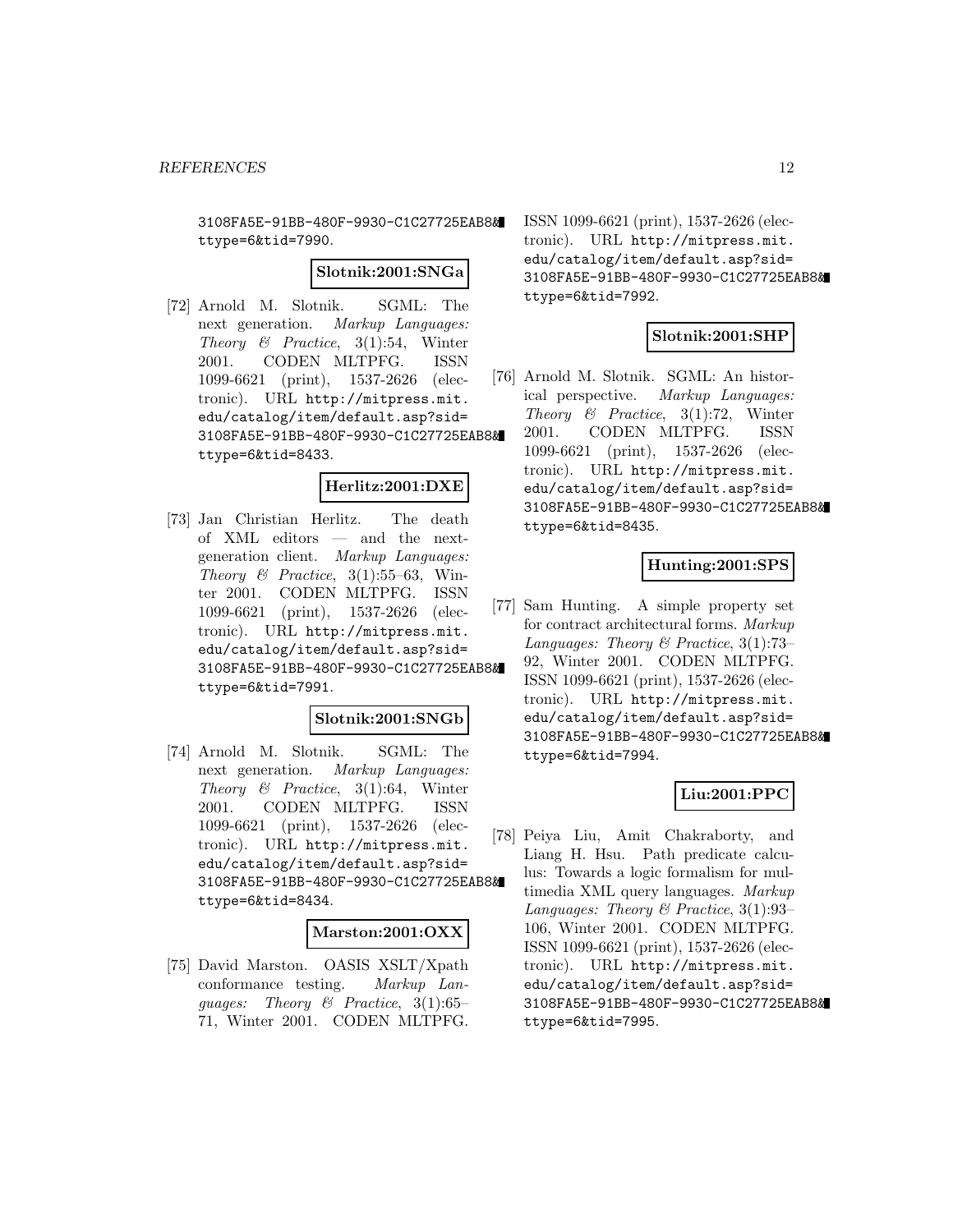#### **Rizzi:2001:CCF**

[79] Romeo Rizzi. Complexity of contextfree grammars with exceptions and the inadequacy of grammars as models for XML and SGML. Markup Languages: Theory & Practice, 3(1):107– 116, Winter 2001. CODEN MLTPFG. ISSN 1099-6621 (print), 1537-2626 (electronic). URL http://mitpress.mit. edu/catalog/item/default.asp?sid= 3108FA5E-91BB-480F-9930-C1C27725EAB8& ttype=6&tid=7997.

#### **Wood:2001:RBO**

[80] Lauren Wood. Review: Building Oracle XML Applications by Steve Muench. Markup Languages: Theory  $\mathcal{B}$  Practice, 3(1):117–118, Winter 2001. CODEN MLTPFG. ISSN 1099-6621 (print), 1537-2626 (electronic). URL http://mitpress.mit. edu/catalog/item/default.asp?sid= 3108FA5E-91BB-480F-9930-C1C27725EAB8& [84] Mari Abe and Masahiro Hori. A vittype=6&tid=8000.

#### **Mason:2001:FTM**

[81] James David Mason. Ferrets and Topic Maps: Knowledge engineering for an analytical engine. Markup Languages: Theory & Practice, 3 (2):123–140, April 2001. CODEN MLTPFG. ISSN 1099-6621 (print), 1537-2626 (electronic). URL http:/ /mitpress.mit.eduhttp://mitpress. mit.edu/catalog/item/default.asp? sid=81FFBAAF-F78B-4799-8942-1A7B831BFC9A& [85] Anne Brueggemann-Klein, Stefan Her-

ttype=6&tid=8007.

#### **Piez:2001:BDV**

[82] Wendell Piez. Beyond the "descriptive vs. procedural" distinction. Markup Languages: Theory & Practice, 3 (2):141–172, April 2001. CODEN MLTPFG. ISSN 1099-6621 (print), 1537-2626 (electronic). URL http:/ /mitpress.mit.eduhttp://mitpress. mit.edu/catalog/item/default.asp? sid=81FFBAAF-F78B-4799-8942-1A7B831BFC9A& ttype=6&tid=8011.

## **Casarini:2001:GDE**

Paolo Casarini and Luca Padovani. The Gnome DOM engine. Markup Languages: Theory & Practice, 3 (2):173–190, April 2001. CODEN MLTPFG. ISSN 1099-6621 (print), 1537-2626 (electronic). URL http:/ /mitpress.mit.eduhttp://mitpress. mit.edu/catalog/item/default.asp? sid=81FFBAAF-F78B-4799-8942-1A7B831BFC9A& ttype=6&tid=8010.

## **Abe:2001:VAA**

sual approach to authoring XPath expressions. Markup Languages: Theory & Practice, 3(2):191–212, April 2001. CO-DEN MLTPFG. ISSN 1099-6621 (print), 1537-2626 (electronic). URL http:/ /mitpress.mit.eduhttp://mitpress. mit.edu/catalog/item/default.asp? sid=81FFBAAF-F78B-4799-8942-1A7B831BFC9A& ttype=6&tid=8651.

#### **Brueggemann-Klein:2001:VSC**

mann, and Derick Wood. The visual specification of context. Markup Languages: Theory & Practice, 3(2):213– 238, April 2001. CODEN MLTPFG. ISSN 1099-6621 (print), 1537-2626 (electronic).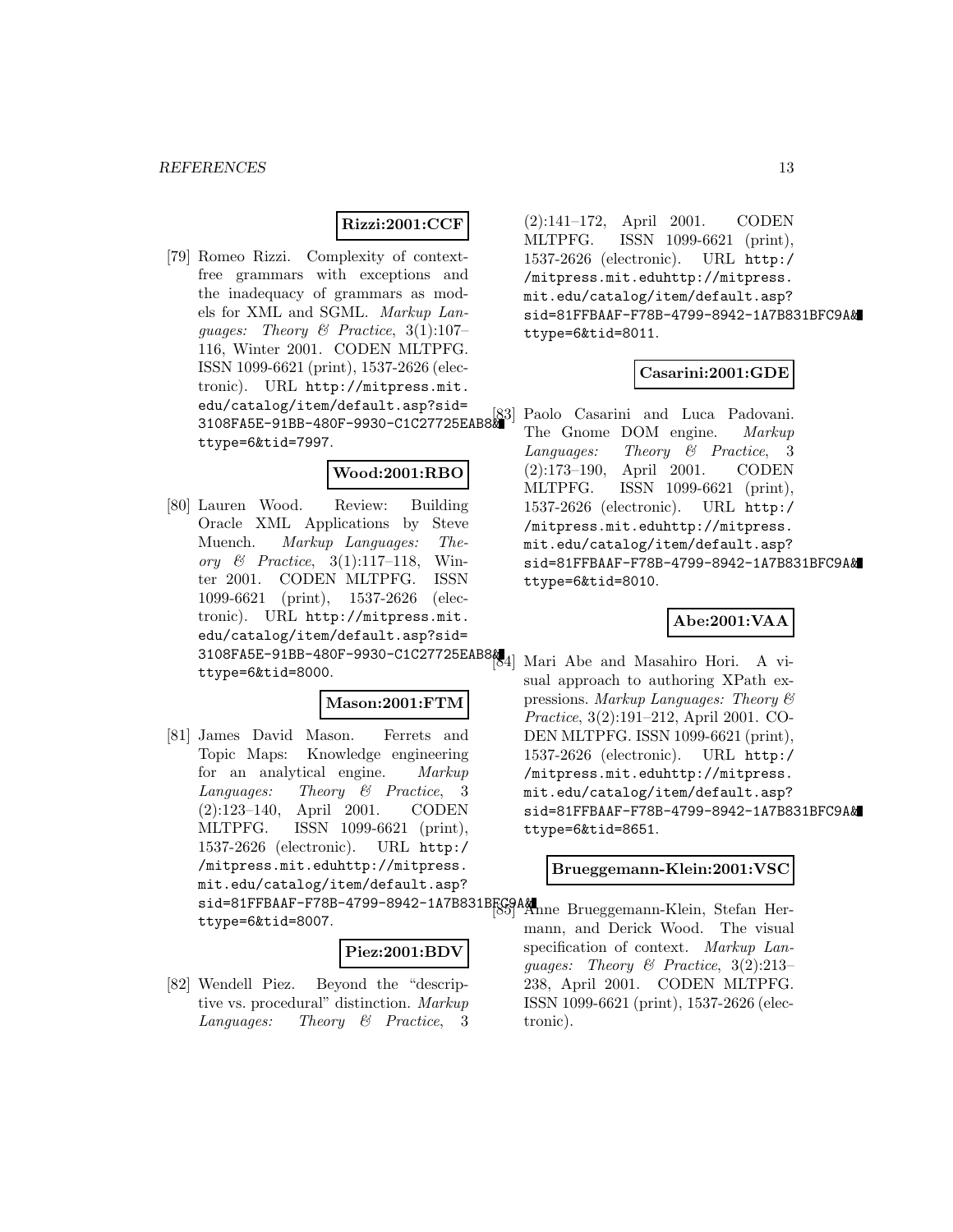# **Best:2001:OSW**

[86] Karl F. Best. OASIS standards work. Markup Languages: Theory & Practice, 3(3):241–249, Summer 2001. CO-DEN MLTPFG. ISSN 1099-6621 (print), 1537-2626 (electronic). URL http:/ /mitpress.mit.eduhttp://mitpress. mit.edu/catalog/item/default.asp?  $sid=81FFBAAF-F78B-4799-8942-1ATB831BFC9A<sup>quages.</sup>$ ttype=6&tid=8426.

# **Onizuka:2001:XXT**

[87] Makoto Onizuka. XTL: An XML transformation language and XSLT generator for XTL. Markup Languages: Theory & Practice, 3(3): 251–284, Summer 2001. CODEN MLTPFG. ISSN 1099-6621 (print), 1537-2626 (electronic). URL http:/ /mitpress.mit.eduhttp://mitpress. mit.edu/catalog/item/default.asp? sid=81FFBAAF-F78B-4799-8942-1A7B831BFC9A& ttype=6&tid=8427.

#### **Euzenat:2001:XTF**

[88] Jérôme Euzenat and Laurent Tardif. XML transformation flow processing. Markup Languages: Theory & Practice, 3(3):285–311, Summer 2001. CO-DEN MLTPFG. ISSN 1099-6621 (print), 1537-2626 (electronic). URL http:/ /mitpress.mit.eduhttp://mitpress. mit.edu/catalog/item/default.asp? sid=81FFBAAF-F78B-4799-8942-1A7B831BFC9AM. Markup Languages: Theory & Practtype=6&tid=8428.

#### **Lacher:2001:RTM**

[89] Martin S. Lacher and Stefan Decker. RDF, Topic Maps, and the Semantic Web. Markup Languages: Theory & Practice, 3(3):313–331, Summer 2001. CODEN MLTPFG. ISSN 1099- 6621 (print), 1537-2626 (electronic).

URL http://mitpress.mit.eduhttp: //mitpress.mit.edu/catalog/item/ default.asp?sid=81FFBAAF-F78B-4799- 8942-1A7B831BFC9A&ttype=6&tid=8429.

# **Ogievetsky:2001:XTM**

- [90] Nikita Ogievetsky. XML Topic Maps through RDF glasses. Markup Lan-
- Theory  $\mathcal{B}$  Practice, 3(3): Summer 2001. CODEN MLTPFG. ISSN 1099-6621 (print), 1537-2626 (electronic). URL http:/ /mitpress.mit.eduhttp://mitpress. mit.edu/catalog/item/default.asp? sid=81FFBAAF-F78B-4799-8942-1A7B831BFC9A& ttype=6&tid=8430.

#### **Liu:2001:PLA**

- [91] Peiya Liu, Amit Chakraborty, and Liang H. Hsu. A predicate logic approach for MPEG-7 XML document Markup Languages: The
	- ory  $\mathcal C$  Practice, 3(3):365–381, Summer 2001. CODEN MLTPFG. ISSN 1099- 6621 (print), 1537-2626 (electronic). URL http://mitpress.mit.eduhttp: //mitpress.mit.edu/catalog/item/ default.asp?sid=81FFBAAF-F78B-4799- 8942-1A7B831BFC9A&ttype=6&tid=8431.

#### **Foxwell:2001:RPJ**

- [92] Harry J. Foxwell. Review: Professional Java Data by Danny Ayres et
	- tice, 3(3):382–383, Summer 2001. CO-DEN MLTPFG. ISSN 1099-6621 (print), 1537-2626 (electronic).

#### **Savourel:2001:LX**

[93] Yves Savourel. Localization in XML. Markup Languages: Theory & Practice, 3(4):387–393, Fall 2001. CODEN MLTPFG. ISSN 1099-6621 (print),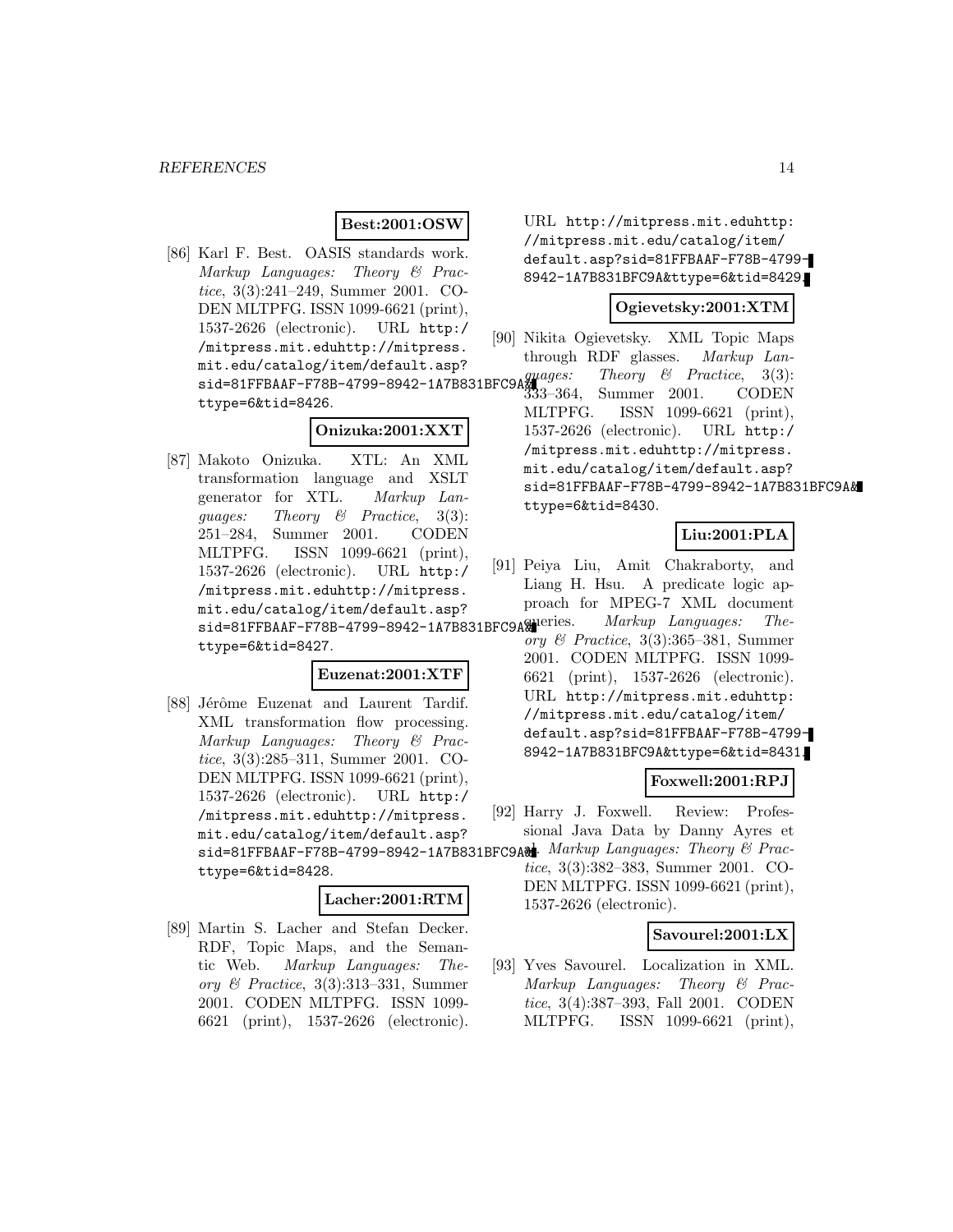1537-2626 (electronic). URL http:/ /mitpress.mit.eduhttp://mitpress. mit.edu/catalog/item/default.asp? sid=81FFBAAF-F78B-4799-8942-1A7B831BFC9A& ttype=6&tid=9093.

# **Lubell:2001:AXW**

[94] Joshua Lubell. Architectures in an XML world. Markup Languages: Theory & Practice, 3(4):399–410, Fall 2001. CO-DEN MLTPFG. ISSN 1099-6621 (print), 1537-2626 (electronic). URL http:/ /mitpress.mit.eduhttp://mitpress. mit.edu/catalog/item/default.asp? sid=81FFBAAF-F78B-4799-8942-1A7B831BFC9A& ttype=6&tid=9094.

# **Robie:2001:SWS**

[95] Jonathan Robie, Lars Marius Garshol, Steve Newcomb, Matthew Fuchs, Libby Miller, Dan Brickley, Vassilis Christophides, and Gregorius Karvounarakis. The Syntactic Web: Syntax and semantics on the Web. Markup Languages: Theory & Practice, 3(4):411–440, Fall 2001. CODEN MLTPFG. ISSN 1099-6621 (print), 1537-2626 (electronic). URL http:/ /mitpress.mit.eduhttp://mitpress. mit.edu/catalog/item/default.asp? ttype=6&tid=9095.

# **Piez:2001:XCN**

[96] Wendell Piez. The XSL Companion by Neil Bradley. Markup Languages: Theory & Practice, 3 (4):441–445, Fall 2001. CODEN MLTPFG. ISSN 1099-6621 (print), 1537-2626 (electronic). URL http:/ /mitpress.mit.eduhttp://mitpress. mit.edu/catalog/item/default.asp?

sid=81FFBAAF-F78B-4799-8942-1A7B831BFC9A& ttype=6&tid=9096.

# **Foxwell:2001:JXE**

[97] Harry J. Foxwell. Java and XSLT by Eric M. Burke. Markup Languages: Theory  $\mathcal B$  Practice, 3(4):446–447, Fall 2001. CODEN MLTPFG. ISSN 1099- 6621 (print), 1537-2626 (electronic). URL http://mitpress.mit.eduhttp: //mitpress.mit.edu/catalog/item/ default.asp?sid=81FFBAAF-F78B-4799- 8942-1A7B831BFC9A&ttype=6&tid=9097.

# **Hamilton:2001:PXK**

[98] Kate Hamilton. Professional XSL by Kurt Cagle et al. Markup Languages: Theory & Practice, 3 (4):449–454, Fall 2001. CODEN MLTPFG. ISSN 1099-6621 (print), 1537-2626 (electronic). URL http:/ /mitpress.mit.eduhttp://mitpress. mit.edu/catalog/item/default.asp? sid=81FFBAAF-F78B-4799-8942-1A7B831BFC9A& ttype=6&tid=9098.

# **Lapeyre:2001:PTU**

mit.edu/catalog/item/default.asp: Language) by Crane Softwrights Ltd.<br>sid=81FFBAAF-F78B-4799-8942-1A7B831BFC9A& arkun Language: Theory & Prac [99] Deborah A. Lapeyre. Practical Transformation Using XSLT and XPath (XSL Transformations and the XML Path Markup Languages: Theory & Practice, 3(4):455–458, Fall 2001. CODEN MLTPFG. ISSN 1099-6621 (print), 1537-2626 (electronic). URL http:/ /mitpress.mit.eduhttp://mitpress. mit.edu/catalog/item/default.asp? sid=81FFBAAF-F78B-4799-8942-1A7B831BFC9A& ttype=6&tid=9099.

# **Gaylord:2001:XQB**

[100] Tonya R. Gaylord. XSLT Quickly by Bob DuCharme. Markup Languages: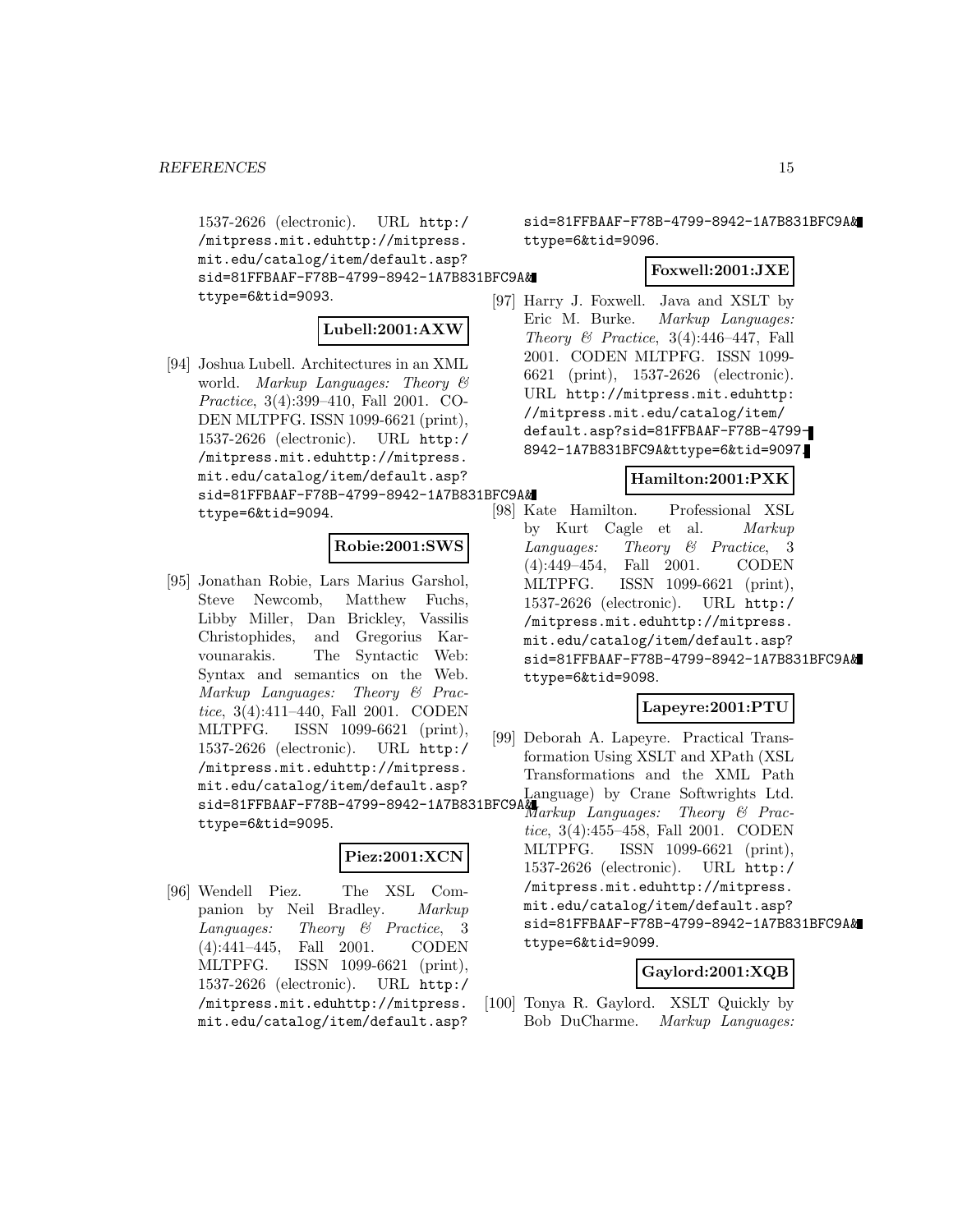Theory  $\mathcal B$  Practice, 3(4):458-467, Fall 2001. CODEN MLTPFG. ISSN 1099- 6621 (print), 1537-2626 (electronic). URL http://mitpress.mit.eduhttp: //mitpress.mit.edu/catalog/item/ default.asp?sid=81FFBAAF-F78B-4799- 8942-1A7B831BFC9A&ttype=6&tid=9100.

## **Rosenberg:2001:XEM**

- [101] Paul Rosenberg. XSL Essentials by Michael Fitzgerald. Markup Languages: Theory & Practice, 3 (4):467–472, Fall 2001. CODEN MLTPFG. ISSN 1099-6621 (print), 1537-2626 (electronic). URL http:/ /mitpress.mit.eduhttp://mitpress. mit.edu/catalog/item/default.asp?
	- sid=81FFBAAF-F78B-4799-8942-1A7B831BFC9AA ate Hamilton. Inside XSLT by Steven ttype=6&tid=9101.

## **Gaylord:2001:XWX**

[102] Tonya R. Gaylord. XSLT: Working with XML and HTML by Khun Yee Fung. Markup Languages: Theory & Practice, 3(4):472–477, Fall 2001. CO-DEN MLTPFG. ISSN 1099-6621 (print), 1537-2626 (electronic). URL http:/ /mitpress.mit.eduhttp://mitpress. mit.edu/catalog/item/default.asp?

ttype=6&tid=9102.

# **Lapeyre:2001:XXG**

[103] Deborah A. Lapeyre. XSLT & XPath: A Guide to XML Transformations by John Robert Gardner and Zarella L. Rendon. Markup Languages: Theory & Practice, 3(4):477–480, Fall 2001. CO-DEN MLTPFG. ISSN 1099-6621 (print), 1537-2626 (electronic). URL http:/ /mitpress.mit.eduhttp://mitpress. mit.edu/catalog/item/default.asp?

sid=81FFBAAF-F78B-4799-8942-1A7B831BFC9A& ttype=6&tid=9103.

# **Hamilton:2001:XUG**

[104] Kate Hamilton. XSLT: The Ultimate Guide to Transforming Web Data by John Hjelm and Peter Stark. Markup Languages: Theory & Practice, 3(4):480–482, Fall 2001. CODEN MLTPFG. ISSN 1099-6621 (print), 1537-2626 (electronic). URL http:/ /mitpress.mit.eduhttp://mitpress. mit.edu/catalog/item/default.asp? sid=81FFBAAF-F78B-4799-8942-1A7B831BFC9A& ttype=6&tid=9104.

#### **Hamilton:2001:IXS**

Holzner. Markup Languages: Theory & Practice, 3(4):482–487, Fall 2001. CO-DEN MLTPFG. ISSN 1099-6621 (print), 1537-2626 (electronic). URL http:/ /mitpress.mit.eduhttp://mitpress. mit.edu/catalog/item/default.asp? sid=81FFBAAF-F78B-4799-8942-1A7B831BFC9A& ttype=6&tid=9105.

#### **Lapeyre:2001:XPR**

sid=81FFBAAF-F78B-4799-8942-1A7B831BFC9A**A**er's Reference, 2nd Edition by Michael [106] Deborah A. Lapeyre. XSLT: Program-Kay. Markup Languages: Theory & Practice, 3(4):487–492, Fall 2001. CO-DEN MLTPFG. ISSN 1099-6621 (print), 1537-2626 (electronic). URL http:/ /mitpress.mit.eduhttp://mitpress. mit.edu/catalog/item/default.asp? sid=81FFBAAF-F78B-4799-8942-1A7B831BFC9A& ttype=6&tid=9106.

#### **Rosenberg:2001:JXJ**

[107] Paul Rosenberg. Just XSL by John E. Simpson. Markup Languages: Theory  $\mathcal B$